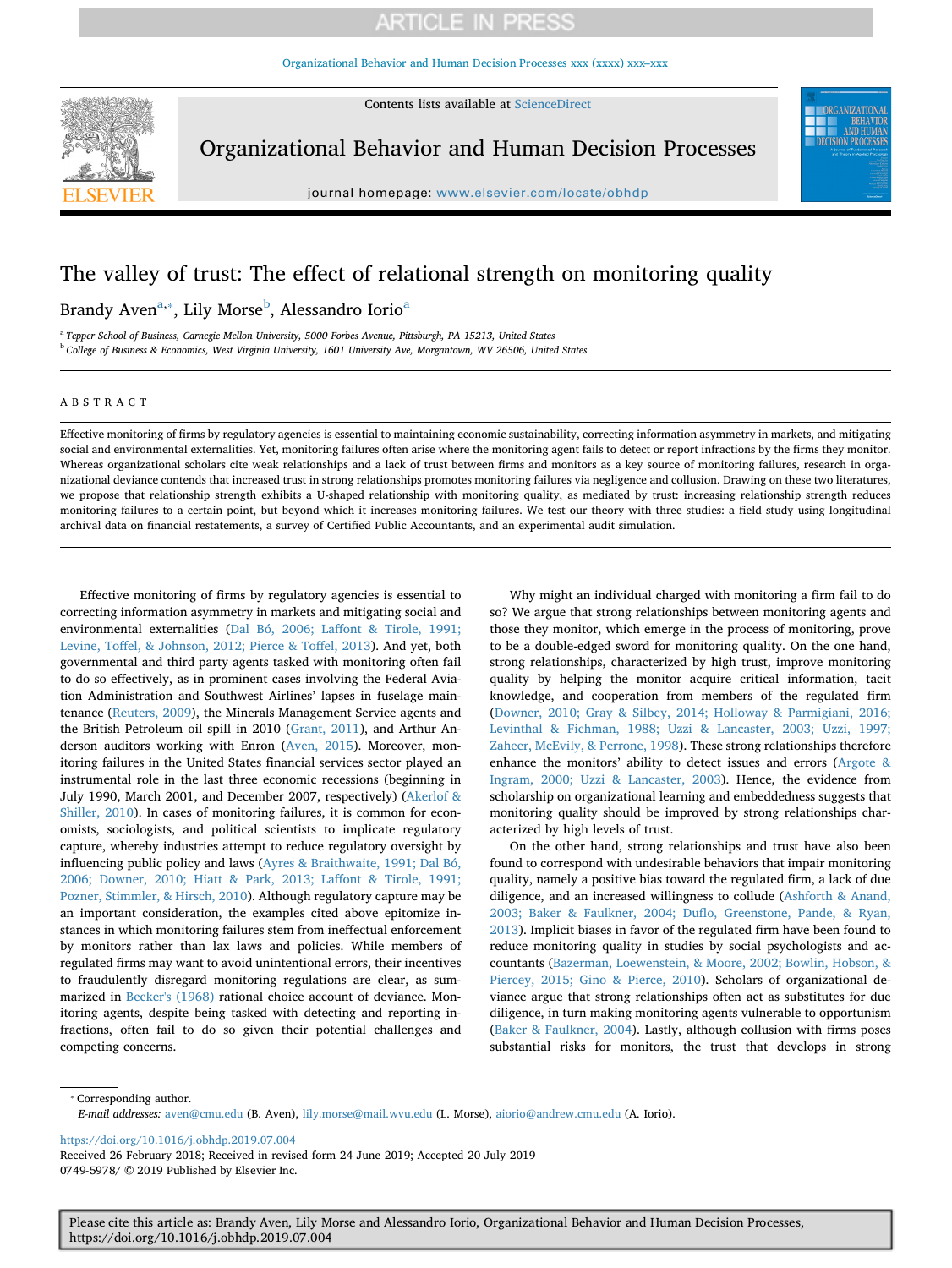relationships potentially mitigates the risks via coordinated behaviors ([Ashforth & Anand, 2003; Gino & Galinsky, 2012; Greve, Palmer, &](#page-13-8) [Pozner, 2010; Palmer & Moore, 2016](#page-13-8)). Accordingly, the literature on organizational deviance indicates that strong relationships frequently undermine monitoring quality.

To reconcile these seemingly divergent predictions for the effects of relationship strength and trust on monitoring quality, we assert that relationship strength has a non-linear effect on monitoring quality. Weak relationships exhibit low trust, lack of coordination, and reduced information sharing, which makes them susceptible to monitoring failures in the form of unintentional errors. As monitors develop strong and trusting relationships with members of firms, the risk of unintentional errors diminishes, but there comes a point at which regulated firms can potentially take advantage of the relationship strength, whether by exploiting the monitor's complacency or through outright collusion. We also concur with perspectives that trust is an important mediator in the relationships between monitors and firms ([Argote &](#page-13-7) [Ingram, 2000; Aven, 2015; Gulati, 1995; Levin & Cross, 2004\)](#page-13-7). Within prolonged monitoring relationships, we therefore anticipate a U-shaped effect of relationship strength on the probability of monitoring failures. This convex function, a metaphorical valley, reflects the initial reduction in failures as trust promotes coordination, later followed by an increase in failures as trust permits negligence and collusion in the monitoring process.

As a phenomenon, researchers as well as the popular press have documented both the increasing ubiquity and high cost to society of monitoring failures [\(Akerlof & Shiller, 2010; Fligstein & Roehrkasse,](#page-13-3) [2016\)](#page-13-3). For organizational theorists and strategy researchers, the importance of this topic is evident in a recently burgeoning literature on variation in monitoring quality among auditors ([Corona & Randhawa,](#page-13-11) [2010; Gendron, Suddaby, & Lam, 2006; Harris & Bromiley, 2007;](#page-13-11) [Moore, Tetlock, Tanlu, & Bazerman, 2006; Zhang, Bartol, Smith,](#page-13-11) [Pfarrer, & Khanin, 2008\)](#page-13-11). By illuminating the relational antecedents of monitoring failures, this study bridges and extends organizational theories of unintentional errors and deviance. This study also helps to explain conflicting findings from the accounting literature, which has been slow to incorporate perspectives from social psychology on the effects of relational strength and trust [\(Bedard & Johnstone, 2010;](#page-13-12) [Carey & Simnett, 2006; Myers, Myers, & Omer, 2003](#page-13-12)). In particular, the curvilinear pattern that we propose reflects the duality of strong relationships, specifically that strong ties and trust facilitate both beneficial coordination and unethical behavior [\(Granovetter, 1985](#page-13-13)).

#### **1. Strong relationships and declining monitoring failures**

Monitoring quality often hinges on the monitoring agent having accurate knowledge of complex processes and commonly requires tacit information ([Downer, 2010; Levinthal & Fichman, 1988\)](#page-13-6). Although regulated firms are required to provide all pertinent information to the monitor, the initial encounters are frequently characterized by poor information sharing and miscommunication ([Argote & Ingram, 2000;](#page-13-7) [Beasley, Carcello, Hermanson, & Neal, 2009; Geiger & Raghunandan,](#page-13-7) [2002; Gray & Silbey, 2014\)](#page-13-7). As a means of reducing the costs and challenges of knowledge transfer and learning, monitoring agents often continue to oversee the same firm over time [\(Bedard & Johnstone,](#page-13-12) [2010; Levinthal & Fichman, 1988\)](#page-13-12). The rationale for this continued monitoring is that over time a strong relationship can be established, allowing both parties to efficiently and effectively share necessary information, thus improving monitoring quality [\(Almutairi, Dunn, &](#page-13-14) [Skantz, 2009; Downer, 2010; Gray & Silbey, 2014; Hansen, 1999;](#page-13-14) [Johnson, Khurana, & Reynolds, 2002; Levin & Cross, 2004; Levinthal &](#page-13-14) [Fichman, 1988\)](#page-13-14).

Auditors who forge strong ties with their clients, the regulated firms, are better able to understand and communicate with them, allowing for timely audits that reduce costs ([Bedard & Johnstone, 2010;](#page-13-12) [Downer, 2010; Ettredge, Xu, & Yi, 2014; Levinthal & Fichman, 1988](#page-13-12)).

Longer tenure with the auditor reduces the likelihood of a client switching its auditing partner even when the client's needs change, suggesting that switching costs are a primary concern to firms ([Seabright, Levinthal, & Fichman, 1992\)](#page-14-1). Strong relationships also increase the willingness to provide access to private information ([Holloway & Parmigiani, 2016; Ingram & Roberts, 2000; Uzzi, 1997](#page-13-15)), and this information sharing in turn informs and improves organizational learning between the firms and monitors as each develops a better understanding of the other's processes [\(Sa Vinhas, Heide, & Jap,](#page-14-2) [2012; Uzzi & Lancaster, 2003\)](#page-14-2). Moreover, organizational disclosures of private information, encouraged by strong relationships, can allow monitors and regulated firms to converge on solutions [\(Ingram &](#page-13-16) [Roberts, 2000; Uzzi, 1997](#page-13-16)). For instance, [Uzzi \(1999\)](#page-14-3) found that strong relationships established between firms and their banks enhanced the transfer and credibility of private information, leading to favorable loan agreements. Experimental studies in working groups also indicate that performance is enhanced by strong relationships, which leads to increased awareness of the other members' knowledge ([Argote & Ingram,](#page-13-7) [2000\)](#page-13-7).

#### **2. Strong relationships and increasing monitoring failures**

In contrast to the respective literatures on embeddedness and organizational learning, research in organizational deviance suggests that strong relationships undermine monitoring quality. Strong relationships have been found to correspond with undesirable behaviors, such as negligence, opportunism, and collusion ([Ashforth & Anand, 2003;](#page-13-8) [Aven, 2010, 2015; Greve et al., 2010; Palmer & Moore, 2016\)](#page-13-8). For example, [Podolny and Scott Morton \(1999\)](#page-14-4) found that strong ties encouraged the adoption of price-fixing arrangements within European shipping cartels. Also, in a study of insider trading, illegal information sharing was found to be far more common when the two parties shared a strong connection, such as a familial tie ([Ahern, 2017\)](#page-13-17). Consequently, we predict that strong relationships potentially reduce the monitors' ability to effectively detect and report failures in three different ways.

First, monitors may become biased because they feel more accountable to the individuals and firms with whom they repeatedly interact rather than the faceless public or investors whose interests they purportedly represent [\(Bazerman et al., 2002; Moore et al., 2006](#page-13-9)). In other words, strong relationships can undermine monitoring quality by reducing the monitors' ability to be fully objective and impartial towards those whom they monitor. For instance, [Bazerman et al. \(2002\)](#page-13-9) found evidence in two experiments, including one on professional accountants, that connections to clients biased auditors in favor of their clients' interests.

Second, sociological research suggests that stronger interorganizational relationships can foster wrongdoing by inhibiting partners from exercising their due diligence ([Downer, 2010; Gray & Silbey, 2014](#page-13-6)). Monitors who have a strong relationship with the regulated firm are likely to become complacent and less likely to thoroughly investigate ambiguities, in turn making the monitor vulnerable to opportunism ([Ayres & Braithwaite, 1991; Baker & Faulkner, 2004; Granovetter,](#page-13-4) [1985\)](#page-13-4). In addition, the regulated firm may come to understand the monitor's regulatory procedures, making it easier to hide its infractions from the monitor. Hence, strong relationships create greater opportunities for willful misconduct by the regulated firm.

Finally, strong relationships can potentially increase confidence in both a counterparts' willingness and ability to commit fraud. Indeed, relationships between monitors and monitorees might evolve from "cozy to corrupt if familiarity between auditors and management emboldens managers to pressure or even bribe auditors to report good results" [\(Short, Toffel, & Hugill, 2016, p. 1881\)](#page-14-5). Strong relationships may serve not only as a precursor to the engagement of fraud, but can additionally help with the coordination of fraud, reducing the likelihood of detection ([Ahern, 2017; Aven, 2010, 2015](#page-13-17)). Likewise, strong relations might be confounded with other factors that foster collusion.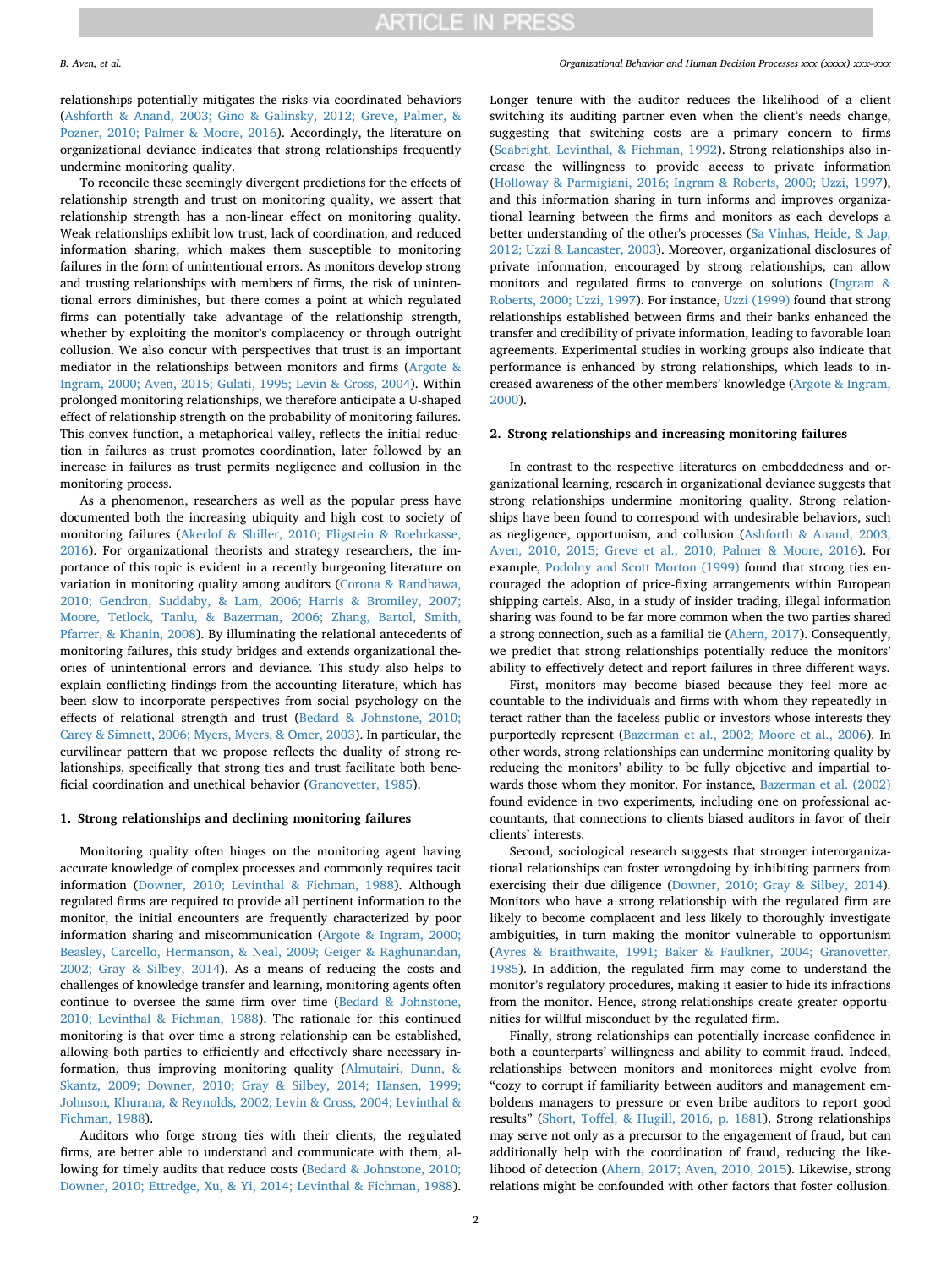For example, auditors may also feel compelled to collude with their clients to retain the client's business or to protect the auditing firm's reputation ([Corona & Randhawa, 2010; Levinthal & Fichman, 1988](#page-13-11)). Additionally, it is not uncommon for auditors to become employed as senior financial officers at the firms which they formerly audited, which creates greater incentives for auditors to collude with their clients ([Dal](#page-13-0) [Bó, 2006; DeFond & Zhang, 2014](#page-13-0)).

Although our research question centers around the role of the monitors as a function of relationship strength, we also anticipate that the relationship can alter the monitoree's behavior. Compared to the monitor, the rationale of monitored firms to evade or undermine monitoring is straightforward given that their incentives for illicit behaviors are sufficiently high and clear that laws and a monitoring system have been implemented to oversee them. In the context of monitoring, the social psychological and relational foundations of strong relationships present regulated firms with a greater ability to both opportunistically exploit or explicitly collude with the monitor.<sup>1</sup> While the joint learning and the willingness to divulge private or sensitive information in strong relationships might enhance a monitor's ability to detect the firm's errors, it also reciprocally increases the firm's ability to take advantage of the monitors' goodwill, their vulnerabilities, or their procedural blind spots. Even when monitors remain vigilant and heedful in their investigations, a detailed understanding of the monitors' procedures permits firms to identify the conditions and cultivate chances for opportunism in which there is a reduced risk of detection by the monitors. Stated differently, a working knowledge of the monitor's oversight procedures can help the firm to subvert the monitor's investigation. The shared commitment engendered by strong relationships also facilitates greater risk-taking, which may encourage regulated firms to either ignore or in extreme cases purposefully disobey the regulations that the monitor is meant to enforce. Lastly, strong relationships may embolden regulated firms to solicit their monitors to conspire in their malfeasance because their detailed knowledge of the monitor can potentially help them in manipulating their monitor into collusion.

#### **3. The curvilinearity of monitoring failures**

In sum, strong relationships have been found not only to facilitate learning and information sharing, but research also indicates that they increase the risk of negligence and collusion [\(Corona & Randhawa,](#page-13-11) [2010; Gino & Bazerman, 2009; Gino & Galinsky, 2012; Moore et al.,](#page-13-11) [2006\)](#page-13-11). We argue here that although monitoring quality may improve with greater relationship strength between the monitoring agent and members of the regulated firm, the beneficial effects eventually reach a threshold. Once relationships surpass this threshold, further increases no longer improve monitoring quality but instead can jeopardize it ([Boone, Khurana, & Raman, 2008](#page-13-18)). Proximately, we anticipate that for weak relationships, monitoring failures would largely be comprised of unintended mistakes due to insufficient understanding between the monitor and monitoree, whereas for strong relationships the monitoring failures would more likely arise from biases, a lack of due diligence, exploitation, or collusion. Drawing on predictions of learning and deviance for monitoring failures, our theoretical model is presented in [Fig. 1.](#page-2-1) By considering the characteristics of both weak and strong relationships, the model asserts that the likelihood of monitoring failure is lowest primarily among relationships of moderate strength. Formally:

<span id="page-2-2"></span>**Hypothesis 1.** *There will be a curvilinear relationship* (*U*-*shaped*) *between relationship strength and monitoring failures*, *such that monitoring failures*

*B. Aven, et al. Organizational Behavior and Human Decision Processes xxx (xxxx) xxx–xxx*

<span id="page-2-1"></span>

Relationship Strength

**Fig. 1.** Theoretical model combining the predictions of learning and deviance for monitoring quality. The model incorporates perspectives that weak and distrustful relationships induce monitoring failures from unfamiliarity and a lack of coordination whereas strong relationships and trust potentially lead to monitoring failures via negligence, biases, and collusion. These considerations are less evident in monitoring relationships of moderate strength, resulting in monitoring quality that varies as a convex function of relationship strength.

### *will be more likely to occur for weak and strong relationships and less likely to occur for relationships of moderate strength*.

Despite contrary predictions for monitoring quality, the literatures on organization learning and organizational deviance both cite trust as an important underlying mechanism for the effects of strong relationships [\(Argote & Ingram, 2000; Aven, 2015; Gulati, 1995; Levin & Cross,](#page-13-7) [2004\)](#page-13-7). The common definition of trust provided by these two streams of research regards it as confidence in the other party's behavior and benevolence ([Levin & Cross, 2004; Yenkey, 2018; Zaheer et al., 1998](#page-13-19)). Prior to the formation of trust, the monitor and monitoree are uncertain of their counterpart's motivations and abilities. However, as trust develops within the relationship, it benefits both parties by allowing them to reduce contracting costs and oversight of the other's activities; and yet, it also makes monitors vulnerable to opportunism and collusion ([Ayres & Braithwaite, 1991; Granovetter, 1985\)](#page-13-4). As trust increases and the respective parties gradually become confident of each other's behavior and benevolent intentions, the opportunities and potential payoffs of misconduct also increase ([Brass, Butterfield, & Skaggs, 1998](#page-13-20)). Accordingly, we argue that trust underlies the curvilinear effect of relationship strength on monitoring quality. Simply put, trust poses a trade-off for monitoring: On the one hand, it can improve coordination and reduce errors, while on the other hand, it increases the risk of both negligence and collusion. Therefore, we hypothesize:

<span id="page-2-3"></span>**Hypothesis 2.** *Trust mediates the curvilinear relationship* (*U*-*shaped*) *between relationship strength and monitoring failures*, *such that monitoring failures will be more likely to occur when there is either low or high trust*.

#### **4. Empirical approach**

Our hypotheses suggest that monitoring failures in the form of both errors and fraud stem from the strength of social relationships and the degree of trust between individual monitors and monitorees. Given that accurate data of monitoring failures are difficult to obtain [\(Fligstein &](#page-13-21) [Roehrkasse, 2016\)](#page-13-21) and tests for the social psychological mechanisms are challenging to conduct in field settings, we consequently investigate our hypotheses with three complementary methods: archival data from financial audits, survey data of auditors, and a simulated audit

<span id="page-2-0"></span><sup>&</sup>lt;sup>1</sup> We recognize that strong relationships could influence the members of regulated firms to consider the well-being of the monitors, where they might avoid misleading the monitors or placing them in a compromising situation. However, we assert that the weight of evidence points toward regulated firms capitalizing on the strong relationship.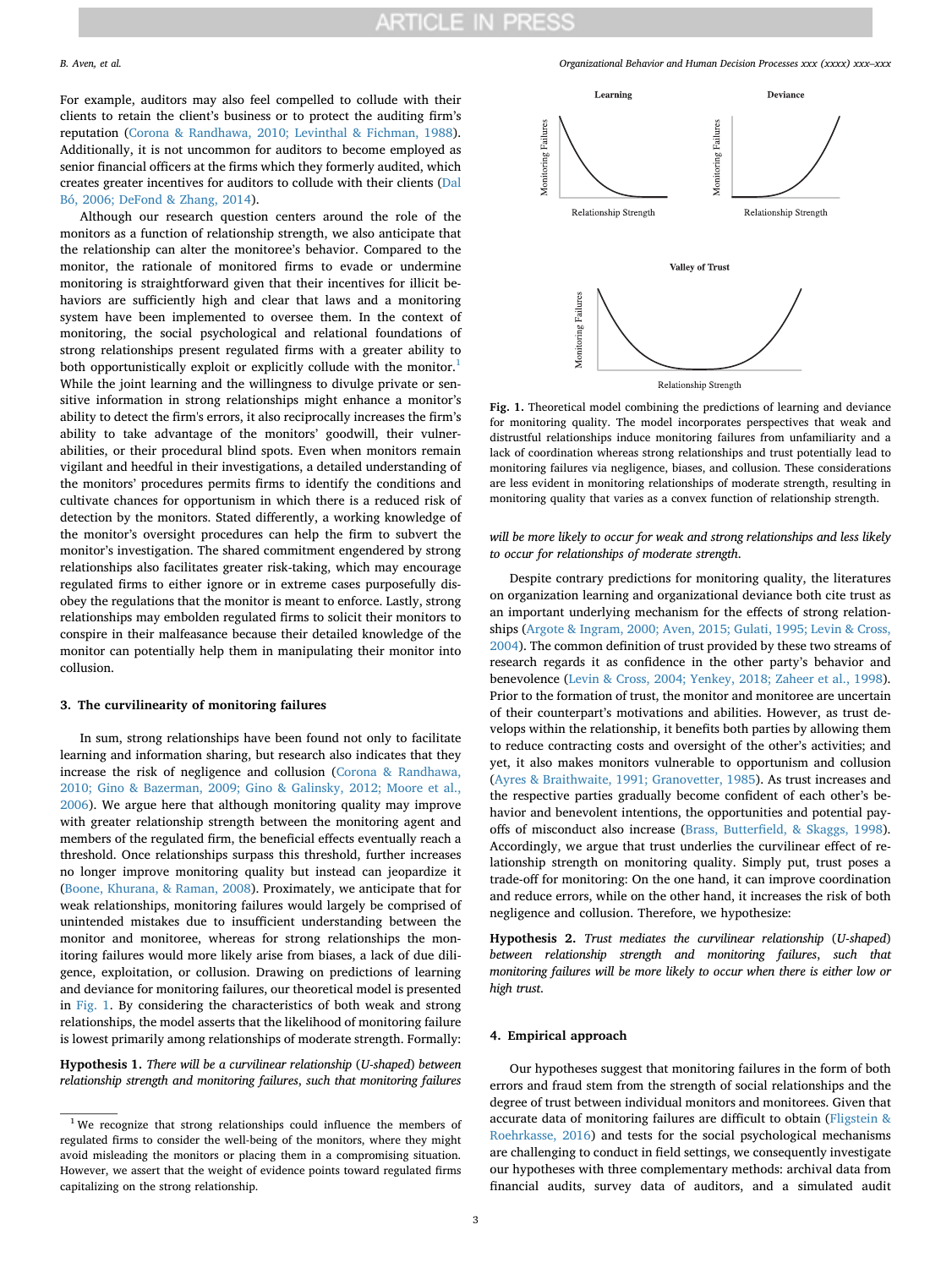experiment. Our first study examines longitudinal field data to test our main hypothesis that relationship strength exhibits a U-shaped effect on monitoring failures in the form of financial restatements. While these data on commercial banks have strong external validity, we cannot be certain of the extent to which these data might generalize beyond the particular setting, and it is difficult to isolate a causal mechanism. In Study 2, we sought to re-test [Hypothesis 1](#page-2-2) based on responses from Certified Public Accountants (CPAs) in a range of industries as well as validate the underlying assumptions that the monitoring failures that occur on the left side of the U-shape are due to unintentional errors whereas failures that comprise the right side are more likely to be intentional and fraudulent. The final study is a controlled experiment which allows us to examine the underlying processes of relationship strength on monitoring failures by distinguishing the unintentional errors from the intentional fraud. In addition to providing greater casual identification, this experiment allows us to test [Hypothesis 2](#page-2-3), which posits that trust mediates the effect of relationship strength on both forms of monitoring failures, namely errors and fraud. Overall, the aim of our theory and the subsequent three studies is to shed light on the interpersonal processes underlying monitoring failures rather than relationships between firms. While scholars often treat the relationships between organizations and the relationships between the individuals employed by those firms as interchangeable, our contention is that trust, as with other forms of affective attachment, fundamentally occurs between individuals rather than firms ([Sorenson & Rogan, 2014](#page-14-6)). Our attention focuses on the role of the monitors to better understand the relational antecedents of monitoring failures.

### **5. Study 1: Longitudinal archival data on relationship strength for monitoring quality**

To investigate the effects of relationship strength on monitoring quality, we first examine the relationships of external auditors and their clients on financial restatements, a common context for research on monitoring quality [\(DeFond & Zhang, 2014; Harris & Bromiley, 2007;](#page-13-22) [Palmrose & Scholz, 2004](#page-13-22)). The United States Security and Exchange Commission (SEC) mandates that firms must hire one external auditing firm to objectively verify its financial performance and operational state as reported in financial statements, such as 10-Ks and 8-Ks, to ensure the statement's accuracy for government agencies, investors, and other professionals. Thus, in certifying financial statements these external auditors play a key regulatory role as monitors of the financial system ([Gendron et al., 2006](#page-13-23)). Despite the monitoring from external auditors, every year many firms issue financial restatements to correct material errors that auditors failed to detect in their financial statements ([DeFond & Zhang, 2014; Palmrose & Scholz, 2004](#page-13-22)). Financial restatements refer to events in which firms provide the SEC and the public with a revision to a previously inaccurate financial statement that may have been due to either genuine errors or an occurrence of fraud. More concerning, when the SEC litigates against firms for intentionally misreporting their financial restatements, their auditors have often been found to be complicit in the fraud ([Bazerman et al., 2002; Myers et al.,](#page-13-9) [2003; Persons, 2006](#page-13-9)).

We focus our study on the effects of relationship tenure on monitoring quality by analyzing the relationships between external auditors and their clients in the United States commercial banking industry that are required to file with the  $SEC.<sup>2</sup>$  $SEC.<sup>2</sup>$  $SEC.<sup>2</sup>$  We choose to focus on the commercial banking sector because it is one of the most complex industries to audit given the extent of regulation and reporting requirements ([Bonner, Palmrose, & Young, 1998; Ettredge et al., 2014](#page-13-24)). Also, this particular industry has one of the highest rates of monitoring failures as compared to other industries [\(Persons, 2006\)](#page-14-7). This relatively high

frequency permits greater opportunities to observe monitoring failures systematically, rather than investigating a limited number of potentially anomalous cases. Furthermore, focusing on one industry limits the extent to which incommensurable regulations or market changes might influence the likelihood of restatements.

According to SEC requirements, one independent auditing firm needs to examine all the bank's annual financial statements, such as a form 10-K, which are filed with the SEC and reported to shareholders. Upon examining the bank's annual financial statements, the auditor applies "auditing procedures" to ensure that the financial reporting is in accordance with "generally accepted accounting principles" ([PCAOB,](#page-14-8) [2015\)](#page-14-8). In doing so, it is the auditor's responsibility to understand the bank's internal processes, including its internal controls and its financial and legal obligations, which often entails inspection of the bank's financial data and systems. Importantly, the auditor is also mandated to assess the risk of either errors or fraud for the financial statement [\(PCAOB, 2015](#page-14-8)). Given the extensive regulations of the commercial banking industry, auditing of these banks also requires specialized financial expertise and in-depth information from the client bank [\(Downer, 2010; Levinthal & Fichman, 1988\)](#page-13-6).

The auditing process begins with the design of an auditing plan for the bank and the formation of an auditing team. The external auditors then coordinate with the bank's internal auditing committee, normally comprised of board officers and internal auditors. Throughout the auditing process, the external auditors communicate and meet regularly with the internal audit committee [\(Beasley et al., 2009\)](#page-13-25). The number of external auditors working with the client typically varies based on the complexity and scope of client's financial reporting, and the group generally is composed of an engagement partner or the principal auditing partner, a senior manager, managers, audit seniors, audit staff, and specialists [\(Udeh, 2015\)](#page-14-9). While all members of the external auditing team may regularly interact with the client, the principal auditing partner leads the audit and usually has the greatest amount of interaction with the bank officer, who certifies the audit process internally and is the signatory on the annual reports [\(Bowlin et al., 2015](#page-13-26)). Although the auditing firm cannot guarantee the continuity of the auditors to the client over time, they prefer that their auditors remain with a client bank throughout the entirety of the engagement because of improvements in both audit quality and client satisfaction ([Argote,](#page-13-27) [Aven, & Kush, 2018;](#page-13-27) [Bedard & Johnstone, 2010](#page-13-12)).

#### *5.1. Data*

We collected data from two sources: The Audit Analytics Audit and Compliance (AAAC) database and Standard & Poor's COMPUSTAT financial database. Our data represent the population of United States commercial banks that filed a form 10-K with the SEC between 2002 and 2017. The AAAC database is a proprietary database comprised largely of publicly available data via the SEC's Edgar (Electronic Data Gathering, Analysis, & Retrieval system) database of filings by corporations, funds, and individuals and is regarded as one of the most comprehensive sources of financial statement information [\(Karpoff,](#page-13-28) [Koester, Lee, & Martin, 2017\)](#page-13-28). These data provide both financial information about the banks, such as annual revenue, assets, and market capitalization, as well as auditing details, such as the bank's auditing firm and the fees for auditing services. In addition, the AAAC data are the source of our key independent variable: the relationship tenure between the bank and the auditing firm. Relationship tenure, which is synonymous with repeated exchanges in our setting because monitoring outcomes are reported on a calendar basis, is the predominant means of operationalizing relationship strength for firms [\(Carey & Simnett, 2006;](#page-13-29) [DeFond & Zhang, 2014; Lee, 2013; Levinthal & Fichman, 1988; Myers](#page-13-29) [et al., 2003; Seabright et al., 1992\)](#page-13-29). Related information about the banks, such as their annual size, come from the COMPUSTAT database.

In reaction to several high-profile monitoring failures, such as Enron, the United States Congress passed the Sarbanes-Oaxley Act

<span id="page-3-0"></span><sup>&</sup>lt;sup>2</sup> Banks with more than ten million dollars in assets and equity securities held by more than 2,000 owners must file with the SEC.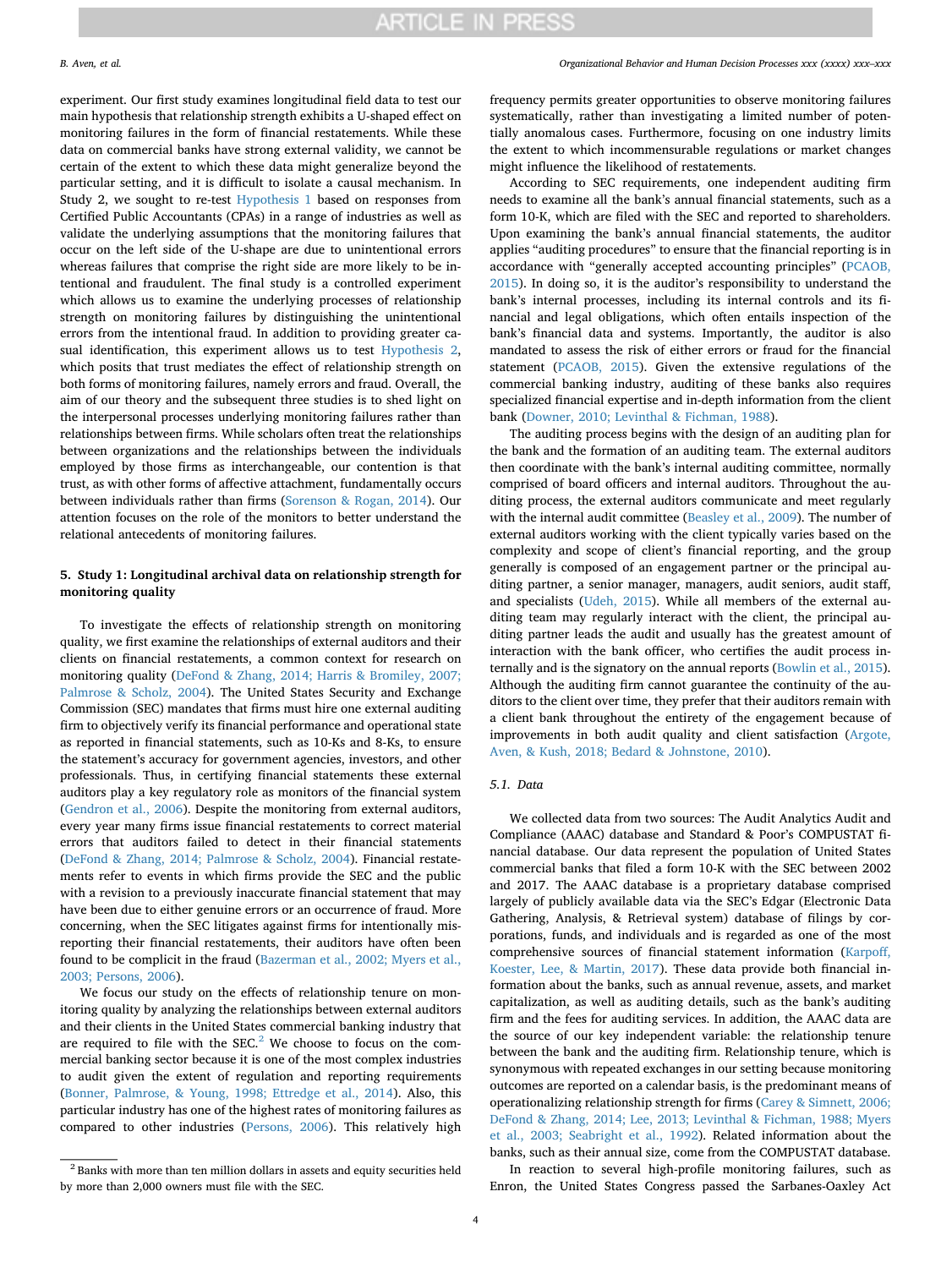(SOX) in 2002 to further regulate both auditors and their clients. To account for dramatic shifts in regulations and reporting to the SEC, we analyze only financial restatements that occur after SOX was implemented. With regard to measuring relationship tenure, we do not have the start dates or complete information for all the banks and auditing firms in our dataset prior to 2000, making it difficult to determine the actual tenure for pairs formed before 2000. To address this potential left-censoring issue, we include only relationships that formed in or after 2000. Given that firms rarely change auditing firms at the new year, we begin calculating tenure after the first complete year of the partnership. In this way, our sample includes only the pairs with complete information for the onset of the relationship. Our dataset is longitudinal in that we have annual observations of financial reports from 2002 to 2017 for all commercial banks that formed audit partnerships after 2000.

#### *5.2. Variables*

**Financial Restatements**. We use the financial restatements that were issued by the banks as a measure of monitoring quality and our outcome variable. The Financial Accounting Standards Board defines a restatement as a revision of a previously issued financial statement to correct an error. Because we are interested in monitoring failures of auditors, we focus only on occurrences involving accounting rules violations. These financial restatements are therefore the result of either an error, the unintentional misapplication of "generally accepted accounting practices," or fraud, the intentional disregard of accounting practices ([DeFond & Zhang, 2014\)](#page-13-22). Thus, our dependent variable is a binary outcome that equals one for the year that a bank reissues a fi-nancial statement with corrections, and zero otherwise.<sup>[3](#page-4-0)</sup> Because financial restatements occur after the initial earnings statement, we record the restatement for the year that it was corrected and not the year that it was reported. For instance, if it were determined in 2014 that a bank misreported its 10-K for 2011, we would record the restatement as occurring in 2011. We include statements that both under-report and over-report earnings because unintentional errors can entail either costly or beneficial mistakes.

**Bank CFO-Auditor Tenure**. As our predictor variable, we measure the tenure of the relationship between the member of the bank responsible for the internal audit and the external auditing firm. In the accounting literature, relationship tenure between firms has been commonly studied as a determinant of audit quality and outcomes ([Bowlin et al., 2015; Carey & Simnett, 2006; DeFond & Zhang, 2014;](#page-13-26) [Levinthal & Fichman, 1988; Myers et al., 2003; Seabright et al., 1992](#page-13-26)). In our case, we would prefer to directly measure the tenure of the interpersonal relationships of the individuals at the bank overseeing the audit and members of the auditing firm's team because these individuals are ultimately responsible for the quality of the audit ([Bowlin](#page-13-26) [et al., 2015; Levinthal & Fichman, 1988; SEC, 2017\)](#page-13-26). However, although banks were required to report the firm's primary signatory, $4$  the SEC did not require the name of the principal auditing partner or any auditing team members to be reported in the SEC filings during our observation period (SEC,  $2017$ ).<sup>[5](#page-4-2)</sup> Customarily, the bank's signatory is the Chief Financial Officer (CFO), but he or she can also hold other titles

<span id="page-4-2"></span><sup>5</sup> In 2017, after our data were collected, the SEC changed the regulation on reporting for auditors and now requires the principal auditor to be named.

such as controller (hereafter, we refer to the signatory regardless of title simply as CFO). We coded both the changes in the bank's CFO and the auditing firm from the banks' 10-K statements. We treat a change in either the bank's CFO or the auditing firm as the start date for the pair. Tenure is then measured in years from the start date until a new bank CFO is appointed or the bank selects another auditing firm. Hence for each bank, *bank CFO-auditor tenure* measures the length of time that the bank's CFO worked with the team members from the auditing firm. In subsequent analyses, we also report the tenure between the banks and auditing firms irrespective of changes in the bank's CFO.

The information reported in the bank's 10-K statements represents the formal onset of the relationship, but barring a change in either the bank's signatory or the auditing firm, it is not possible to discern when the relationship ended. Assuming that the relationships continue in perpetuity would not be accurate, so we adopt a common practice in network studies: a moving time window (cf. [Baum, McEvily, & Rowley,](#page-13-30) [2012; Cattani & Ferriani, 2008](#page-13-30)). In 2002, SOX mandated that the principal auditing partner, the individual at the accounting firm who oversees the client's audit, rotate off the client account every five years ([Bedard & Johnstone, 2010](#page-13-12)). Because the maximum relationship tenure overlap for the CFO and the principal auditing partner is five years, we opted to examine their relationship tenure within a 10-year window, increasing the likelihood of overlap between CFO and at least one audit partner. Thus, *bank CFO-auditor tenure* ends with a change in either the bank's signatory or its auditing firm; otherwise we include only the first ten years of observations for the pair. In all, this exclusion of the lengthiest relationships reduces our sample of dyad-year observations by approximately 6% (in subsequent robustness checks, we consider the effect of *bank CFO-auditor tenure* on *financial restatements* in a sample that includes these omitted observations). Finally, because [Hypothesis 1](#page-2-2) predicts a U-shaped relationship between *bank CFO-auditor tenure* and *financial restatements*, we include in our models a second-order polynomial term for relationship tenure.

#### *5.2.1. Control variables*

**Bank Size.** Prior research shows that financial errors are more prevalent among smaller companies [\(Carey & Simnett, 2006; Levinthal](#page-13-29) [& Fichman, 1988; Myers et al., 2003\)](#page-13-29), and thus we created a variable, *bank size*, that measures the total assets held by the bank in each year, expressed in billions of dollars. Controlling for the total assets held by a bank is also important in light of evidence that monitors might engage in wealth-based discrimination when auditing clients ([Gino & Pierce,](#page-13-31) [2010\)](#page-13-31).

**Big Four Auditing Firm.** This binary variable takes the value of one if the auditing firm is one of the four major auditing firms in the market, often referred to as the "Big Four" (i.e., Deloitte, Ernst and Young, KPMG, and Price Waterhouse Coopers), and zero otherwise. Auditing research commonly controls for these auditing firms due to their considerable size and influence ([Carey & Simnett, 2006; Gendron et al.,](#page-13-29) [2006; Myers et al., 2003](#page-13-29)).

**Auditor Market Share**. This variable measures the market share of the individual auditing firms in the commercial banking market annually. Some scholars posit that auditors with a larger market share will be less susceptible to client pressures to relax monitoring quality ([Moore et al., 2006](#page-13-32)). *Auditor market share* captures the size of the auditing firm relative to other firms in the market. It is calculated annually as the audit fees that the firm charges to its client banks divided by the sum of audit fees charged by all auditors to all banks*.* Thus, high values are indicative of auditors with a large portion of the commercial bank market. For example, a value of one would indicate a perfect monopoly, with only one auditing firm serving the entire population of commercial banks.

**Auditor Dependence**. Banks might have greater ability to coerce an auditing firm if the bank represents a majority of the auditing firm's business. The power that the banks wield over auditors can lead auditors to compromise the integrity of their audits by failing to challenge

<span id="page-4-0"></span><sup>&</sup>lt;sup>3</sup> Detection of errors can happen via a number of means: (1) the bank itself recognizes the mistake in its previous statements, (2) often when banks change auditing firms, the new firm reviews earlier statements and finds mistakes, or (3) the SEC identifies possible discrepancies in the bank's financial reports and alerts the firm.

<span id="page-4-1"></span><sup>&</sup>lt;sup>4</sup> The SEC requires that a 10-K form be signed by the firm's principal executive officer or officers, its principal financial officer or officers, its controller or principal accounting officer, and by at least the majority of the board of directors or persons performing similar functions.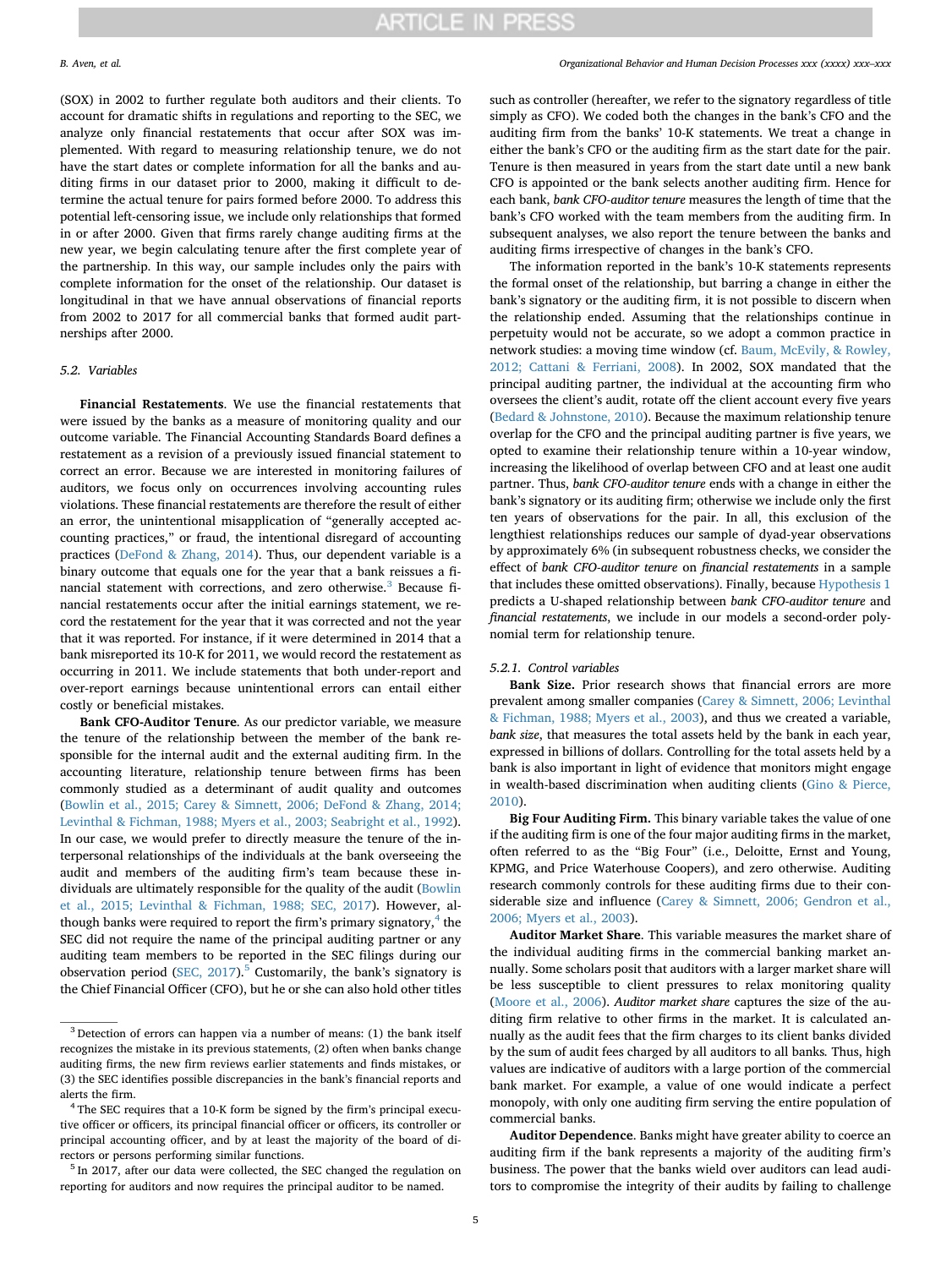financial records that make clients appear more profitable than they truly are ([Carey & Simnett, 2006; Myers et al., 2003\)](#page-13-29). To account for this, we measure *auditor dependence*, which is a measure of the bank's auditing fees divided by the sum of the auditor's auditing fees for all of its client banks in that year.

**Fee Ratio.** This variable is the proportion of audit fees to the total fees (auditing and non-auditing) that an auditing firm charges a particular bank. Audit fees consist of fees charged by external auditors in exchange for performing an audit or review of banks, and these fees provide insight about the bank's risk, complexity, and size ([Ettredge](#page-13-33) [et al., 2014\)](#page-13-33). Non-audit fees pertain to fees charged by external auditors in exchange for performing audit-related services, benefits plan services, IT services, tax services, and other services for banks. *Fee ratio* is commonly used in the accounting literature as a control variable because it is thought to create a conflict of interest for the audit firm ([Carey & Simnett, 2006; Moore et al., 2006; Pierce & Toffel, 2013](#page-13-29)). A low *fee ratio* indicates that the auditing firm's charges to the bank are largely comprised of fees for non-auditing activities.

#### *5.3. Estimation approach for financial restatements*

To estimate our dependent variable, the likelihood of a *financial restatement*, we modeled the effects of *bank CFO-auditor tenure* on a *financial restatement* using both conditional logit and linear regression models with fixed effects for the bank-auditor dyad. All models also include fiscal year fixed effects to account for temporal variations, such as varying regulatory climates or different reporting standards. Given that the repeated observations of banks and auditors violate assumptions of statistical independence, we estimate standard errors with multi-way clustering for the banks and the auditors, respectively. Although the number of auditors in some models is below the recommended threshold of 40 observations ([Angrist & Pischke, 2009](#page-13-34)), our results remain consistent when we instead cluster on the dyads or the banks, neither of which fall below this threshold (see Models 4–6 in Supplemental Tables S.1 and S.2). Finally, we follow the approach suggested by [Lind and Mehlum \(2010\)](#page-13-35) for examining curvilinear functions, and we additionally apply [Simonsohn's \(2018\)](#page-14-11) two-lines test to the relationship between *bank CFO-auditor tenure* and *financial restatements*.

Our models include fixed effects for the dyad to account for unobserved heterogeneity among these pairs that could bias the estimated effects of relationship tenure. For example, banks with strong organizational cultures may have longer tenures with their auditing firms and be more likely to have a *financial restatement*. Conditioning on the dyad reduces the potential bias introduced by such omitted variables. Conditional logit models are the characteristic choice for estimating the probabilities of binary outcome variables, but these models are undefined when there is a lack of variation within categories, which applies in this case when dyads report no *financial restatements* during the study period. That is, of the 370 unique dyads in the dataset, only 64 reported a restatement, and the conditional logit models are therefore estimated on this subsample ( $n = 388$  dyad-year observations; 64 un-ique pairs; 59 unique banks; 31 unique auditors).<sup>[6](#page-5-0)</sup> In order to exploit variation in the full population via the inclusion of pairs without *financial restatements*, we also estimate linear probability models with similar specifications to the conditional logit models (i.e., these models again include both fixed effects for dyads and fiscal year). The use of linear probability models allows us to retain all 370 of the unique dyads, including the dyads that did not report a *financial restatement*. These models are based on 1,746 dyad-year observations, which

# include 288 unique banks and [7](#page-5-1)7 auditors.<sup>7</sup>

### *5.4. Results for financial restatements*

[Tables 1a](#page-6-0) and [1b](#page-6-1) present the descriptive statistics for our variables of interest for the conditional logit sample and the full population of dyads, respectively. In [Table 2,](#page-6-2) Models 1–3, we report results from the conditional logit regression models for *financial restatements*. The first model in [Table 2](#page-6-2) reports a baseline model without the control variables and only the first-order effect of *bank CFO-auditor tenure,* which is not independently predictive of *financial restatements*. When we include both *bank CFO-auditor tenure* and its quadratic term in Model 2, a Wald test indicates that it significantly improves the fit of the model (*p* = 0.007). The first-order effect of *bank CFO-auditor tenure* is negative and significant ( $\beta$  = -0.869, p = 0.006), and the positive and significant quadratic term ( $\beta = 0.076$ ,  $p = 0.013$ ) indicates a convex relationship. For instance, as seen in [Fig. 2,](#page-7-0) the model predicts that the probability of a restatement is 0.32 in the second year of the relationship tenure. This probability drops to 0.15 after five years of tenure, followed by an increase to 0.28 when a bank CFO and auditing firm have worked together for eight years. This U-shaped function therefore provides support for [Hypothesis 1.](#page-2-2) We add the full set of control variables to Model 3, and the U-shaped effect of *bank CFO-auditor tenure* remains consistent. Of the control variables, *bank size* is significantly positive ( $\beta = 0.008$ ,  $p < 0.001$ ), while *auditor market share* and *auditor dependence* are negatively related to *financial restatements* ( $\beta$  = −9.169,  $p = 0.003$ ;  $\beta = -8.708$ ,  $p < 0.001$ , respectively). In other words, these results suggest that increases in a bank's size are associated with a greater likelihood of *financial restatements,* but an increase in auditor's control in the market has the opposite effect on the likelihood of *financial restatements* in this subsample. Interestingly, our results indicate that increases in *auditor dependence* reduce the likelihood of *financial restatements.*

The linear probability models in [Table 2](#page-6-2) (Models 4–6) provide additional support for the U-shaped effects of *bank CFO-auditor tenure* on the probability of *financial restatements*. These models indicate that the lowest probability of restatements occurs at approximately five and a half years of relationship tenure. Also, the control variables generally exhibit similar effects to the conditional logit estimates, though *bank size* is not a significant predictor in these models. Overall, these results support [Hypothesis 1,](#page-2-2) and *bank CFO-auditor tenure* exhibits similar effects in both the sample of dyads that report a financial restatement and the full population of commercial banks and their respective audit partners.

Although a significant quadratic term suggests a curvilinear relationship between *bank CFO-auditor tenure* and *financial restatements,* it is not a conclusive test of a U-shaped relationship ([Lind & Mehlum,](#page-13-35) [2010; Simonsohn, 2018](#page-13-35)). Two additional requirements need to be met: The turning point in the U must be located within the data range, and the slope must be sufficiently steep at both ends of the data range. In our case, the turning point for our model is well within our data (*Extreme point* = 5.747 for the conditional logit models, and *Extreme point* = 5.717 for the linear regression models), and both slopes are significantly steep, as shown by the fact that [Sasabuchi's \(1980\)](#page-14-12) test of a U-shaped relationship for *bank CFO-auditor tenure* is significant  $(p = 0.023; p = 0.015$ , respectively). In some cases, however, the above tests are still vulnerable either to specification errors or failing to detect a U-shape when it is in fact present. To account for such issues, we implement the two-lines test that [Simonsohn \(2018\)](#page-14-11) proposes, which determines the extreme point of the function and then estimates two

<span id="page-5-0"></span> $6$  Our dataset included 78 observations of financial restatements; however, while the majority (65%) of bank-auditor pairs had only 1 restatement during our observation period, 24 pairs had 2 financial restatements, and 3 pairs restated three times from 2002 to 2017.

<span id="page-5-1"></span> $^7$  Including fixed effects for bank-auditor dyads and fiscal year meant that 79  $\,$ dyad-year observations were dropped from our full sample. In alternative models where we treat bank-auditor dyads and fiscal year as random effects and retain the entire sample, the findings are similar to those presented here.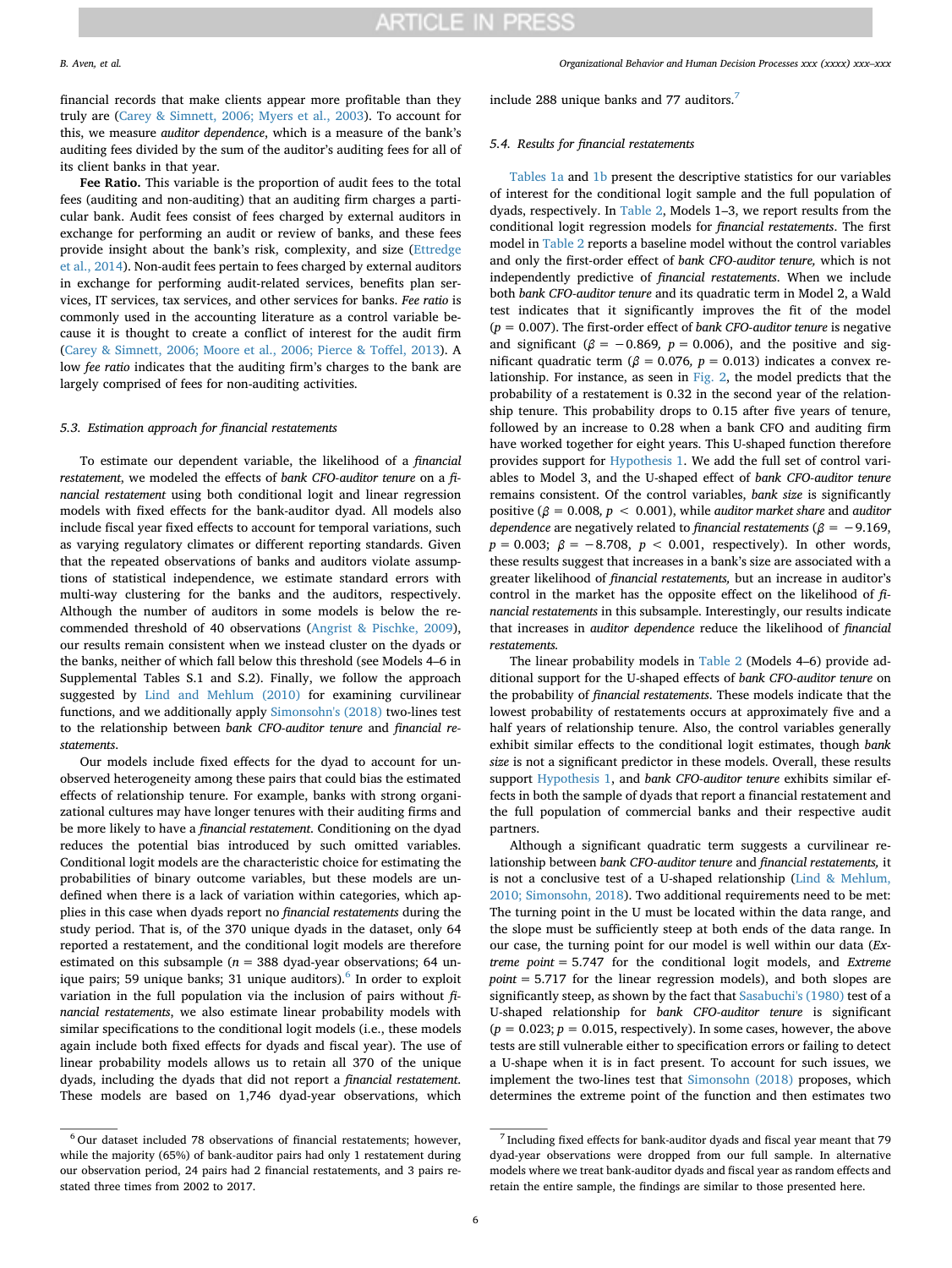#### <span id="page-6-0"></span>**Table 1a**

Summary statistics for bank CFO-firm dyads between 2002 and 2017 in Study 1 (conditional logit sample, *N* = 388).

|                                                             |                                                                                                                                                                                                                      | Mean                                                                              | <b>SD</b>                                                                       | (1)                                                                                    | (2)                                                                     | (3)                                                      | (4)                                                   | (5)                                        | (6)                            | (7)                  | (8)   |
|-------------------------------------------------------------|----------------------------------------------------------------------------------------------------------------------------------------------------------------------------------------------------------------------|-----------------------------------------------------------------------------------|---------------------------------------------------------------------------------|----------------------------------------------------------------------------------------|-------------------------------------------------------------------------|----------------------------------------------------------|-------------------------------------------------------|--------------------------------------------|--------------------------------|----------------------|-------|
| (1)<br>(2)<br>(3)<br>(4)<br>(5)<br>(6)<br>(7)<br>(8)<br>(9) | Financial restatement<br>Bank CFO-auditor Tenure<br>Bank-auditor tenure<br>Bank size in US dollars (in billions)<br>Big four auditing firm<br>Auditor market share<br>Auditor dependence<br>Fee ratio<br>Fiscal year | 0.201<br>4.322<br>5.412<br>56.216<br>0.361<br>0.077<br>0.281<br>0.818<br>2008.531 | 0.401<br>2.353<br>2.994<br>250.573<br>0.481<br>0.129<br>0.334<br>0.163<br>3.642 | $-0.052$<br>$-0.080$<br>$-0.017$<br>$-0.015$<br>$-0.044$<br>0.051<br>$-0.097$<br>0.035 | $0.586*$<br>0.112<br>$-0.007$<br>$-0.005$<br>0.032<br>0.107<br>$0.282*$ | 0.042<br>0.131<br>0.112<br>$-0.078$<br>0.097<br>$0.657*$ | $0.282*$<br>$0.470*$<br>0.054<br>$-0.004$<br>$-0.028$ | $0.675*$<br>$-0.421*$<br>0.069<br>$-0.006$ | $-0.327*$<br>0.013<br>$-0.027$ | $-0.098$<br>$-0.020$ | 0.163 |
|                                                             |                                                                                                                                                                                                                      |                                                                                   |                                                                                 |                                                                                        |                                                                         |                                                          |                                                       |                                            |                                |                      |       |

Note: Banks = 59; Auditors =  $31$ ; Dyads =  $64$ .

<span id="page-6-3"></span> $*$   $p < 0.001$ .

### <span id="page-6-1"></span>**Table 1b**

Summary statistics for bank CFO - audit firm dyads between 2002 and 2017 in Study 1 (*N* = 1,746).

|                                                             |                                                                                                                                                                                                                      | Mean                                                                              | SD                                                                              | (1)                                                                           | (2)                                                                     | (3)                                                               | (4)                                                | (5)                                             | (6)                             | (7)                  | (8)      |
|-------------------------------------------------------------|----------------------------------------------------------------------------------------------------------------------------------------------------------------------------------------------------------------------|-----------------------------------------------------------------------------------|---------------------------------------------------------------------------------|-------------------------------------------------------------------------------|-------------------------------------------------------------------------|-------------------------------------------------------------------|----------------------------------------------------|-------------------------------------------------|---------------------------------|----------------------|----------|
| (1)<br>(2)<br>(3)<br>(4)<br>(5)<br>(6)<br>(7)<br>(8)<br>(9) | Financial restatement<br>Bank CFO-auditor Tenure<br>Bank-auditor tenure<br>Bank size in US dollars (in billions)<br>Big four auditing firm<br>Auditor market share<br>Auditor dependence<br>Fee ratio<br>Fiscal year | 0.045<br>4.140<br>4.810<br>46.259<br>0.249<br>0.079<br>0.250<br>0.798<br>2008.645 | 0.207<br>2.235<br>2.762<br>224.953<br>0.432<br>0.136<br>0.316<br>0.160<br>4.223 | $-0.006$<br>0.010<br>0.001<br>0.049<br>$-0.020$<br>0.045<br>$-0.016$<br>0.007 | $0.686*$<br>$0.099*$<br>0.030<br>0.016<br>$-0.022$<br>0.044<br>$0.213*$ | $0.084*$<br>$0.099*$<br>$0.107*$<br>$-0.055$<br>0.026<br>$0.416*$ | $0.198*$<br>$0.408*$<br>0.068<br>$-0.054$<br>0.065 | $0.592*$<br>$-0.325*$<br>$-0.080*$<br>$-0.095*$ | $-0.309*$<br>$-0.143*$<br>0.044 | $-0.034$<br>$-0.006$ | $0.150*$ |

Note: Banks =  $288$ ; Auditors = 77; Dyads = 370.

Note: Two observations are missing for Bank Size in US dollars (in billions).

<span id="page-6-4"></span> $*$   $p$  < 0.001.

#### <span id="page-6-2"></span>**Table 2**

Logit and linear probability estimates of bank CFO-audit firm relationship tenure for financial restatements between 2002 and 2017 in Study 1.

|                                      | Logit models          |                       |                         | Linear probability models |                          |                          |
|--------------------------------------|-----------------------|-----------------------|-------------------------|---------------------------|--------------------------|--------------------------|
|                                      | (1)                   | (2)                   | (3)                     | (4)                       | (5)                      | (6)                      |
| Bank CFO-auditor tenure              | $-0.144$              | $-0.869$ **           | $-0.984$ **             | $-0.004$                  | $-0.025*$                | $-0.025*$                |
|                                      | (0.093)               | (0.315)               | (0.337)                 | (0.005)                   | (0.010)                  | (0.010)                  |
| Bank CFO-auditor tenure <sup>2</sup> |                       | $0.076*$              | $0.087*$                |                           | $0.002*$                 | $0.002*$                 |
|                                      |                       | (0.033)               | (0.035)                 |                           | (0.001)                  | (0.001)                  |
| Bank size in US dollars (in          |                       |                       | $0.008***$              |                           |                          | 0.000                    |
| billions)                            |                       |                       | (0.002)                 |                           |                          | (0.000)                  |
| Big four auditing firm               |                       |                       | 0.067                   |                           |                          | 0.015                    |
|                                      |                       |                       | (1.345)                 |                           |                          | (0.042)                  |
| Auditor market share                 |                       |                       | $-9.169$ <sup>*</sup>   |                           |                          | $-0.155$                 |
|                                      |                       |                       | (3.061)                 |                           |                          | (0.055)                  |
| Auditor dependence                   |                       |                       | $-8.708$ <sup>***</sup> |                           |                          | $-0.153$                 |
|                                      |                       |                       | (2.198)                 |                           |                          | (0.049)                  |
| Fee ratio                            |                       |                       | $-2.197$                |                           |                          | $-0.095$                 |
|                                      |                       |                       | (1.527)                 |                           |                          | (0.072)                  |
| Constant                             | $-0.271$              | $-1.469$              | 11.645                  |                           |                          |                          |
|                                      | (1.307)               | (1.586)               | (3.243)                 |                           |                          |                          |
| Fixed effects                        | Dyad, Fiscal Year     | Dyad, Fiscal Year     | Dyad, Fiscal Year       | Dyad, Fiscal Year         | Dyad, Fiscal Year        | Dyad, Fiscal Year        |
| Clusters                             | Bank, Auditor, Dyad   | Bank, Auditor, Dyad   | Bank, Auditor, Dyad     | Bank, Auditor, Dyad       | Bank, Auditor, Dyad      | Bank, Auditor, Dyad      |
| <b>AIC</b>                           | 482.272               | 477.730               | 471.139                 | $-1034.020$               | $-1037.676$              | $-1038.296$              |
| Log likelihood                       | $-162.136$            | $-158.865$            | $-150.570$              | 518.010                   | 520.838                  | 526.148                  |
| Observations                         | Observations $=$ 388; | Observations $=$ 388; | Observations $=$ 388;   | Observations = $1,746$ ;  | Observations = $1,746$ ; | Observations = $1,744$ ; |
|                                      | Banks $= 59$ ;        | Banks = $59$ ;        | Banks = $59$ ;          | Banks = $288$ ;           | Banks = $288$ ;          | Banks = $288$ ;          |
|                                      | Auditors $= 31$ ;     | Auditors $= 31$ ;     | Auditors $= 31$ ;       | Auditors $= 77$ ;         | Auditors $= 77$ ;        | Auditors $= 77$ ;        |
|                                      | Dyads = $64$          | Dyads = $64$          | Dyads = $64$            | $Dvads = 370$             | $Dvads = 370$            | $Dvads = 369$            |
|                                      |                       |                       |                         |                           |                          |                          |

<span id="page-6-6"></span> $*$   $p$  < 0.05.

<span id="page-6-5"></span>\*\*  $p < 0.01$ .

<span id="page-6-7"></span>\*\*\* *p* < 0.001 (two-tailed test).

linear segments with a discontinuity at the extreme point. The results of the two-lines test support [Hypothesis 1](#page-2-2) (see [Fig. 3\)](#page-7-1). The effect of *bank CFO-auditor tenure* on the probability of financial restatements is significant and negative ( $\beta$  = -0.016; *p* = 0.006) until the extreme point, after which the effect then becomes significantly positive  $(\beta = 0.014; p = 0.010).$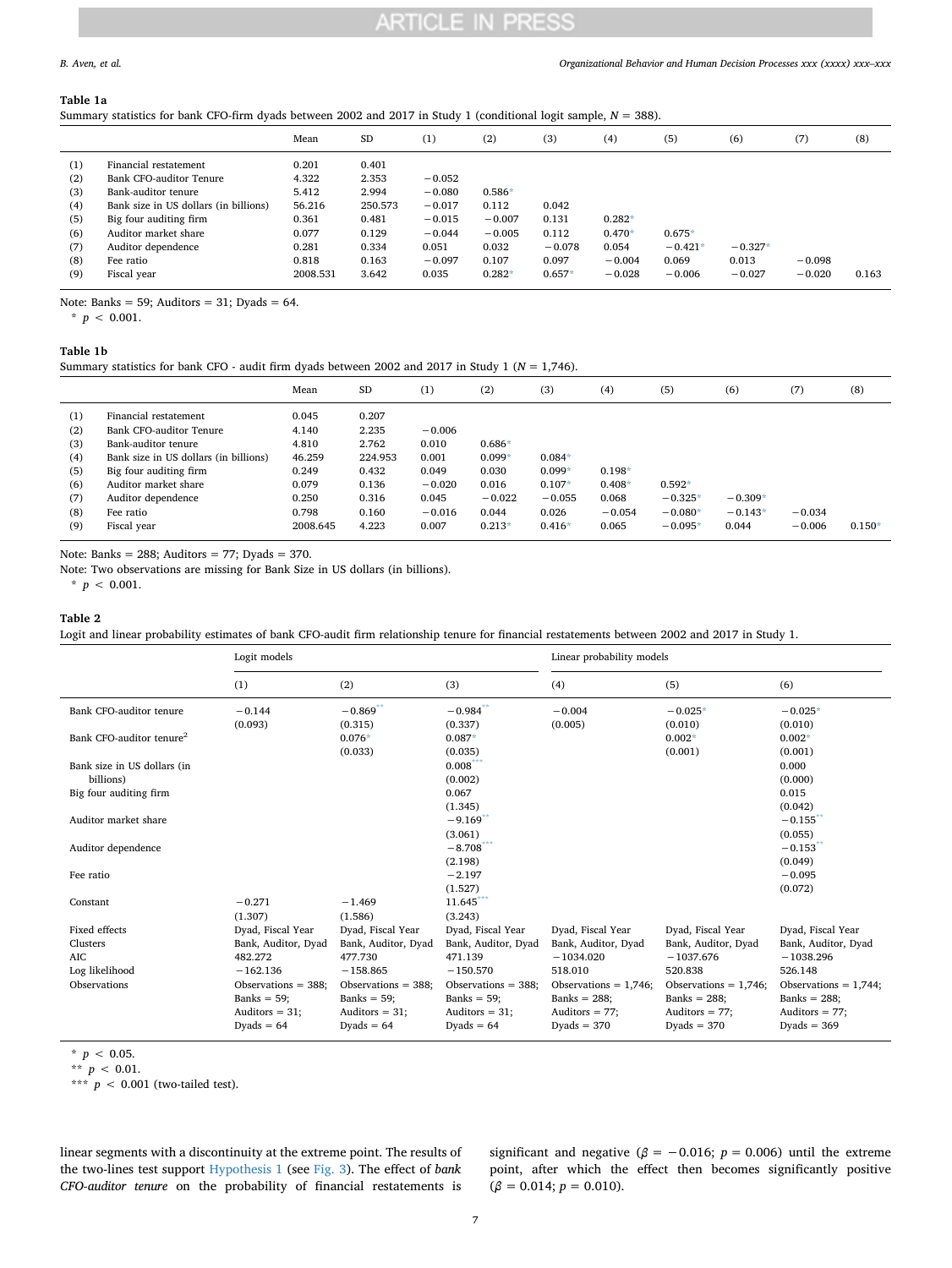<span id="page-7-0"></span>

#### *B. Aven, et al. Organizational Behavior and Human Decision Processes xxx (xxxx) xxx–xxx*



**Fig. 2.** Study 1: The predicted probability of *financial restatements as* a function of *bank CFO-auditor tenure*, measured in years, from Model 2 in [Table 2](#page-6-2). The circles represent the observed data and are proportionally sized to the number of observations per year. Gray portions of circles indicate the proportion of unique banks that contributed only one dyad-year observation to a given year of relationship tenure. Orange portions represent the proportion of observations of relationship tenure in which banks had worked with multiple auditing partners. In other words, observations are classified in this latter category if the respective banks had worked with multiple partners for that value of relationship tenure. The majority of the observations are composed of banks for which we observe only a single auditing relationship at that particular length of tenure.

#### *5.5. Further analyses*

Given that our arguments depend on the measure for relationship tenure, we explored alternative measures and models. First, we replaced the *bank CFO-auditor tenure* with the tenure between the two respective firms, *bank-auditor tenure*. This tenure variable reflects the number of years that the bank and the audit firm worked together, potentially involving multiple CFOs and auditing firm members. While we find a similar curvilinear pattern as presented for the logit models with this less conservative measure, the quadratic term is no longer significant in the linear probability models and does not pass the twolines test (see Supplemental Table S.3). These results suggest that the initial reduction for monitoring failures is evident for *bank-auditor tenure*, but the second-order effect evidently pertains to the interpersonal relationship captured by the *bank CFO-auditor tenure*.

Another potential concern for our predictor variable is the use of the moving time window, which we used to address the lack of information

<span id="page-7-1"></span>

**Fig. 3.** Study 1: Two-Lines Analysis of *financial restatements* as a function of *bank CFO-auditor tenure*, measured in years with dyad fixed effects (*N* = 1,746). The plotted lines depict linear fits to the sample after being divided at the extreme point, as represented by the vertical line. A non-parametric smoother from a generalized additive model provides an additional comparison.

on when the interpersonal relationships ended. To address this concern, we replicated the models presented in [Table 2](#page-6-2) using *bank CFO-auditor tenure* without the 10-year window and the addition of its third-order polynomial term. We include the cubic term for *bank CFO-auditor tenure* because of uncertainty about the functional form beyond 10 years and our expectation that the rate of restatements would not increase indefinitely in lengthier relationships. For both the logit and linear probability models, though, the addition of the cubic term does not improve model fit, and the implied predictions of the models continue to support a U-shaped effect of relationship tenure on financial re-statements (see Supplemental Table S.4).<sup>[8](#page-7-2)</sup>

As noted above, the financial restatements in our sample may reflect either errors or fraud. Distinguishing truly unintentional errors in financial restatements from fraud that is intentionally wrought poses a particular challenge not only for researchers but also regulatory agencies [\(DeFond & Zhang, 2014\)](#page-13-22). For instance, the SEC will investigate firms only when they have sufficient evidence indicating a violation and the magnitude of the violation warrants the resources required to conduct the investigation [\(SEC, 2017](#page-14-10)). In other words, the SEC must triage investigations of fraud based on the likelihood of a successful litigation (firm conviction), the social and economic consequences of the violation, and the cost to pursue it. Hence, it is reasonable to assume that all restatements brought about by SEC litigations are fraudulent; however, the converse inference that all restatements without SEC litigations are not fraudulent would be an unfounded assumption. Researchers interested in auditing failures have addressed the differentiation of financial restatements as unintentional errors versus fraud in various ways. As financial restatements are issued in response to inaccuracies, some scholars have elected to treat all restatements as proxies of fraud, assuming such profound deviations require intentional manipulation ([Harris & Bromiley, 2007\)](#page-13-36). Similarly, others categorize all restatements from the Government Accountability Office (GAO) data-base, which spans from 1[9](#page-7-3)94 to 2006, $9$  as fraudulent, only excluding restatements for "benign reasons (oversight, stock splits, changes in accounting rules, human error, and discontinued operations)" ([Pfarrer,](#page-14-13)

<span id="page-7-2"></span><sup>8</sup> The models with cubic terms suggest that the probability of a *financial restatement* continues to increase as relationship tenure exceeds 10 years, but owing to the scarcity of data in these ranges, further research is needed before inferences can be made about monitoring quality in long-lasting relationships.

<span id="page-7-3"></span> $9$  The GAO published two major databases and reports, first in 2002 and then in 2006. As of this writing, it has not published a third database.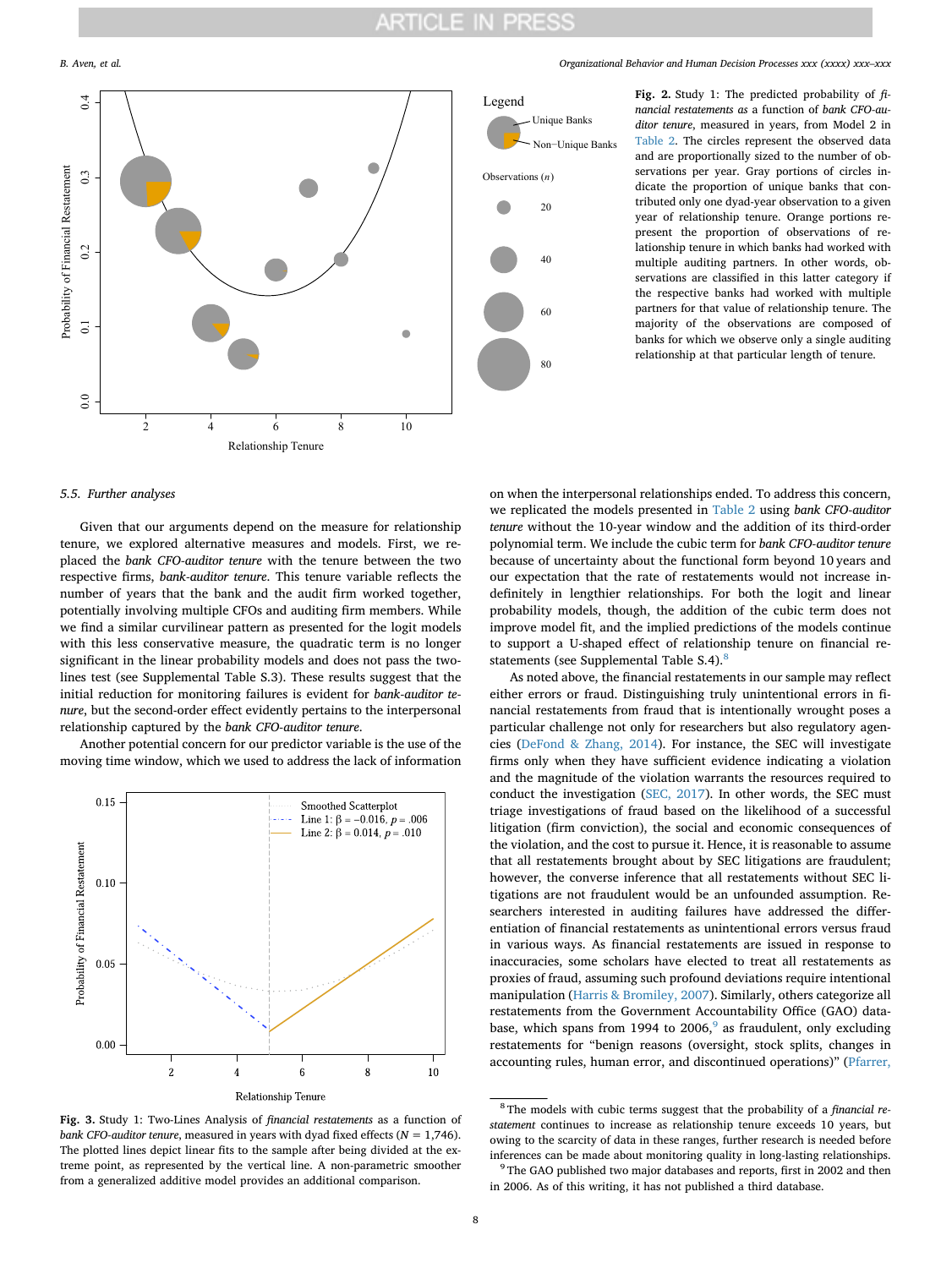[Smith, Bartol, Khanin, & Zhang, 2008,](#page-14-13) p. 392; [Zhang et al., 2008](#page-14-14)). Although the GAO database classifies the reason for a restatement into one of 13 discrete categories, a reliance on these categories is problematic because several studies have identified discrepancies and inconsistencies with the categorizations [\(Karpoff, Lee, & Martin, 2007;](#page-13-37) [Wilson, 2008\)](#page-13-37). [Hennes, Leone, & Miller \(2008\)](#page-13-38) derive their sample of restatements from the 2006 GAO database, and these authors differentiate unintentional errors and intentional fraud based on keyword searches of "fraud" and "irregularity" because the GAO databases do not contain straightforward indicators of errors and fraud ([Hennes](#page-13-38) [et al., 2008, p. 1488](#page-13-38)). Still other researchers have culled the SEC's announcements of investigations to distinguish fraud from errors based on the assumption that SEC investigations commence only when there is clear evidence of a violation ([Bonner et al., 1998; Carcello & Nagy,](#page-13-24) [2004; Myers et al., 2003](#page-13-24)). [Palmrose and Scholz \(2004\)](#page-13-39) collected a sample of financial restatements based on press releases and then classified them based upon the authors' judgement. In their general review of these audit studies, [DeFond and Zhang \(2014\)](#page-13-22) cite the methods needed to distinguish errors from fraud as a central challenge to research on financial restatements, which is exacerbated by poor construct validity and commonly a lack of statistical power.

In their exhaustive investigation of financial misconduct databases, including GAO and AAAC, [Karpoff et al. \(2017\)](#page-13-28) find that these sources of restatement data not only vary in their coverage but also lack a shared definition of fraud. In particular, they note that AAAC provides the most extensive coverage of financial restatement events in terms of both time and comprehensiveness (i.e., fewer omissions), but this database classifies relatively fewer cases as misconduct. Nevertheless, based on information provided by AAAC, we classified our sample of restatements as fraudulent if (1) the SEC is litigating the bank, (2) in the filing, SEC involvement or investigation is noted, or (3) Securities Class Action Litigation has been filed against the bank. Consequently, 16 of our 78 financial restatements were coded as fraudulent. On average, these fraudulent restatements occur at the mean of 4.6 years of *bankauditor tenure*, as compared to an average of 3.9 years for purportedly non-fraudulent restatements. A *t*-test did not indicate a statistically significant difference between these means ( $p = 0.331$ ).

#### *5.6. Discussion*

The emergent pattern for restatements is supportive of our argument for the U-shaped effect of relationship strength on monitoring quality in [Hypothesis 1.](#page-2-2) Relationship tenure reduces monitoring failures to the inflection point, but restatements begin to increase after approximately 5.7 years in the relationship tenure of the bank CFO and auditor. These results provide preliminary evidence that initially monitors and monitorees must learn to work together to avoid errors, but the continuation of the relationship also fosters the conditions necessary to commit fraud. Two challenges remain from this study. First, financial restatements must be detected and reported to the SEC to be included in our dataset, and thus the results may be biased by the process of detection. Second, although high trust is common in strong relationships with long tenure [\(Gulati, 1995; Levin & Cross, 2004\)](#page-13-40), in Study 1 we were unable to directly measure the amount of trust between the bank CFO and the auditor. We address the potential detection biases in the following two studies and directly examine trust in Study 3 while providing additional tests of [Hypothesis 1](#page-2-2).

### **6. Study 2: Survey of certified public accountants**

In the second study, we sought to further test [Hypothesis 1](#page-2-2) that relationship tenure exhibits a U-shaped pattern with monitoring quality and to substantiate our assumption that the left-hand side of the Ushape is driven by errors while the right-hand side is largely due to fraud. For this study, a survey was administered to a sample of 198 licensed Certified Public Accountants (CPAs), who are professional

auditors and therefore can provide unique insights into the behavior of financial monitors not identified with the data from Study 1 [\(Gendron](#page-13-23) [et al., 2006](#page-13-23)). The survey was administered by a private survey research firm, and the CPAs received payment for their participation. The participants reported an average of 12 years of experience working as a CPA, ranging from 1 to 39 years. Participants were approximately 39 years old on average (*SD =* 10), and 92 were female. While 44 percent of the CPAs in our sample specialized in Financial Services, Commercial Banking, or Capital Markets, over 12 different industrial specializations were reported in our sample (see Supplemental Table S.5 for descriptive statistics of specializations).

#### *6.1. Procedure*

The survey research firm invited panel members to participate in an online survey about perceptions of the auditing industry, of which our survey was a subset of the questionnaire.<sup>10</sup> To participate in the study, respondents had to be at least 18 years old and a licensed CPA currently working in the United States. In addition to answering demographic questions, respondents were asked to indicate the likelihood of a CPA failing to identify financial misstatements by a client and the prevalence of misstatements that are intentionally and unintentionally overlooked by auditors. We opted to ask CPAs about monitoring quality of hypothetical peers rather than asking direct questions about poor monitoring because research shows that self-reports of unethical behaviors are more prone to social desirability bias than are reports about others' behavior [\(Randall & Fernandes, 1991](#page-14-15)). The increments of relationship tenure used in the questions were based on empirical patterns found in Study 1. The order of the questions in the survey was randomized to prevent order effects.<sup>[11](#page-8-1)</sup>

#### *6.2. Results for financial misstatements & intentionality*

In this study, financial misstatements such as incorrect 10-K forms are indicators of monitoring failures, but unlike in Study 1, they are not contingent on detection and reporting to the SEC. Using a five-point response scale ranging from 1 (extremely unlikely*)* to 5 (extremely likely), CPAs were asked the following question four times with the different time intervals listed: "*In your opinion, what is the likelihood that CPAs will fail to identify a material misstatement by a client when they have worked with the client for* {0–3 years, 3–5 years, 5–10 years, and 10 years or longer}?"<sup>12</sup> The CPAs' responses across these four categories were then centered around their respective means, reflecting our focus on within-individual variation in the perceived likelihood of financial misstatements across tenure categories.<sup>[13](#page-8-3)</sup> Based on these responses, we re-tested [Hypothesis 1](#page-2-2) here using regression models with the respondent's perceived likelihood of *financial misstatements* as the dependent variable and *client-auditor tenure* as a continuous predictor with first-order and second-order polynomial terms.

In [Table 3,](#page-9-0) Model 1 includes only the first-order effect of *client-auditor tenure*, which is not an informative predictor of the *financial misstatements*. Model 2 includes both *client-auditor tenure* and its quadratic term, showing that both coefficients are statistically significant

<span id="page-8-0"></span> $^{10}$  Survey materials and results of additional auxiliary analyses are provided on the Open Science Framework (<https://osf.io/xj8hr>).

<span id="page-8-1"></span> $11$  Eight respondents were dropped from the sample for failing to complete the survey.

<span id="page-8-2"></span> $12$  Before answering each question, participants were required to pass a comprehension check on the relationship length to ensure they understood the construct that was currently being targeted.

<span id="page-8-3"></span><sup>&</sup>lt;sup>13</sup> As an alternative to the models of the respondent-mean-centered responses, Supplemental Table S.6 includes generalized linear models for the uncentered responses with fixed effects that account for the repeated responses from the CPAs. In these models, the effects of *client-auditor tenure* are largely similar to the coefficients in [Table 3](#page-9-0).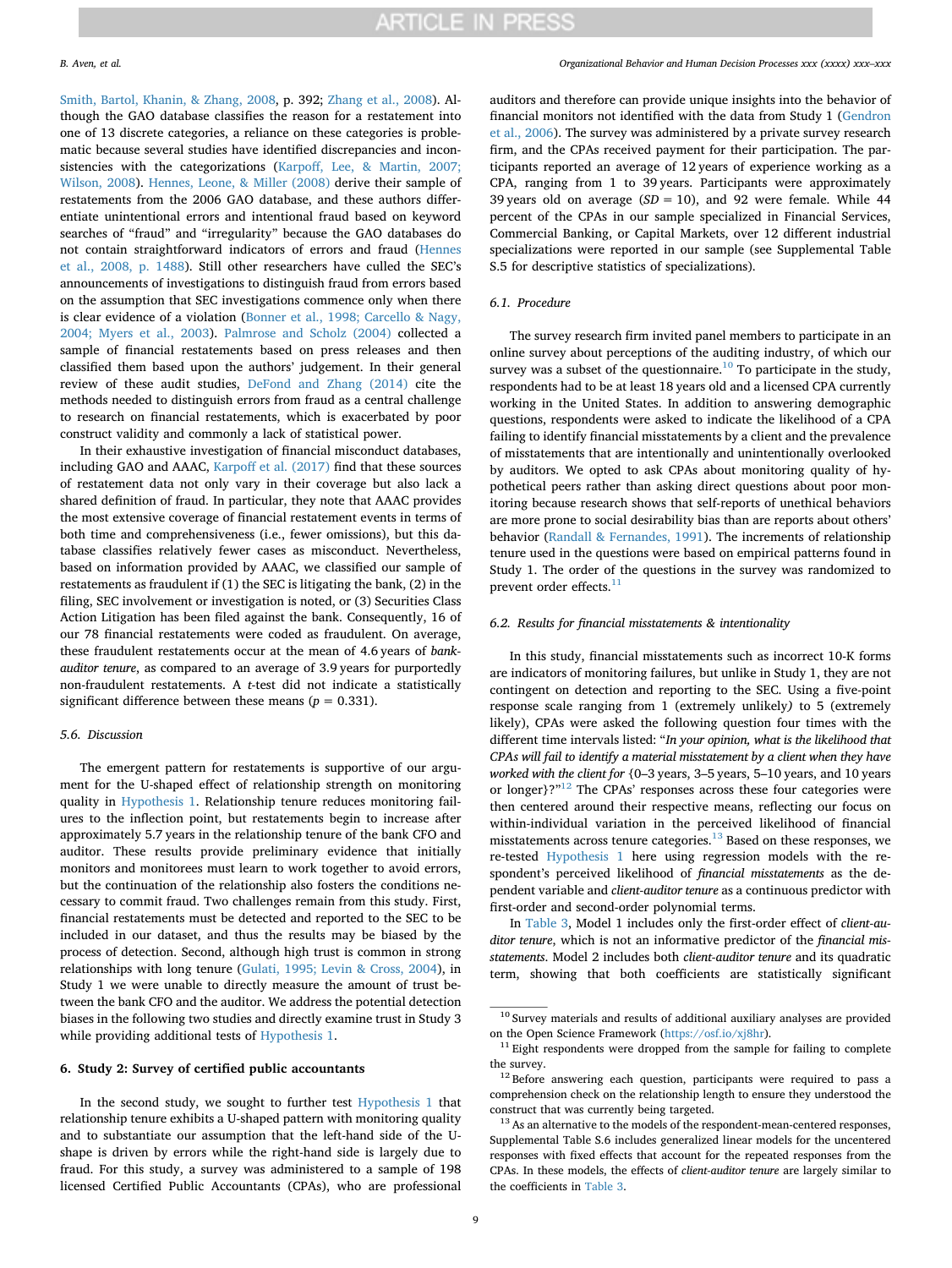#### <span id="page-9-0"></span>**Table 3**

Estimates of perceived effects of client-auditor tenure on financial misstatements in Study 2 ( $N = 198$  CPA respondents).

|                                        | (1)              | (2)                            | (3)                            |
|----------------------------------------|------------------|--------------------------------|--------------------------------|
| Client-auditor tenure                  | $-0.006$         | $-0.290*$                      |                                |
| Client-auditor tenure <sup>2</sup>     | (0.022)          | (0.125)<br>$0.057*$<br>(0.025) |                                |
| 3-5 years of client-auditor tenure     |                  |                                | $-0.197$ <sup>**</sup>         |
| 5-10 years of client-auditor tenure    |                  |                                | (0.069)<br>$-0.086$            |
| 10 plus years of client-auditor tenure |                  |                                | (0.069)<br>$-0.056$<br>(0.069) |
| Constant                               | 0.014<br>(0.060) | $0.298*$<br>(0.137)            | 0.085<br>(0.049)               |
| AIC.                                   | 1671.46          | 1668.123                       | 1666.981                       |
| Log likelihood                         | $-833.73$        | $-831.061$                     | $-829.49$                      |
| Observations                           | 792              | 792                            | 792                            |

Note: 0–3 years of client-auditor tenure is the reference category. Responses are mean-centered with CPA respondent.

 $p < 0.001$  (two-tailed test).

<span id="page-9-3"></span> $*$   $p$  < 0.05.

<span id="page-9-4"></span>\*\*  $p < 0.01$ .

 $(\beta = -0.290, p = 0.021, \text{ and } \beta = 0.057, p = 0.021)$ . Similar to the pattern found for financial restatements in Study 1, these results indicate a U-shaped relationship between *client-auditor tenure* and *financial misstatements*, which we present in [Fig. 4.](#page-9-1)

We also consider a statistical model in which the ordinal categories of *client-auditor tenure* are modeled as discrete terms (Model 3). The results of this model suggest that the perceived relationship between *financial misstatements* and *client-auditor tenure* is especially evident in the decrease in restatements between short (i.e., 0–3 years) and medium (i.e., 3–5 years) *client-auditor tenure* ( $\beta$  = −0.197, *p* = 0.005).

In sum, the CPA reports of monitoring failures provide further support for [Hypothesis 1](#page-2-2) by suggesting that the convex function in the first study on banks is not a by-product of the process of detection nor exclusive to commercial banks.

Given that the distinction between errors and fraud lies in the

<span id="page-9-1"></span>

CPA Perceptions of Financial Misstatements

**Fig. 4.** Study 2: The predicted probability of *financial misstatements* as a quadratic function of relationship tenure, from Model 2 in [Table 3](#page-9-0). The circles represent the observed means with difference-adjusted 95% confidence intervals of the Certified Public Accountants' perceptions of the likelihood of a *financial misstatement* (respondent-mean-centered) by the discrete categories of clientauditor tenure.  $14$  In the Supplemental Table S.7 we present the models similar to those

*B. Aven, et al. Organizational Behavior and Human Decision Processes xxx (xxxx) xxx–xxx*

intentionality of the individuals, we investigated the underlying as-sumption of [Hypothesis 1](#page-2-2) that the left side of the U-shape is driven by unintentional errors while intentional fraud characterizes the right side of the function. Specifically, CPA respondents were asked "*In your opinion, what percentage of CPAs who have worked with a client for* {3 years or less; 5 years or longer} *have INTENTIONALLY overlooked a material misstatement at least once*?" Overall, respondents reported a perception that auditors who had worked with a client for over five years were more likely to intentionally overlook a financial misstatement (26.4%) than CPAs who had worked with a client for 3 years or less (20.0%). A paired *t*-test indicates a significant difference between these means ( $t = -6.226$ , df = 197,  $p < 0.001$ ). We also included a similar question regarding the likelihood of unintentional misstatements. The respective percentages are 35.04 for working with a client from 0 to 3 years and 36.83 for working with a client for over 5 years, and a paired *t*-test indicates that these means are not conclusively different from each other  $(p = 0.068)$ .

#### *6.3. Discussion*

Study 2 extends the findings of Study 1 in three ways. First, it substantiates our finding of a curvilinear relationship between relationship strength and monitoring quality in that CPAs report failures to be more common either earlier or later in the relationship, irrespective of detection or reporting to the SEC. Second, although they did not assert greater rates of unintentional errors in weak relationships, the CPAs' responses support the assumption that monitoring failures that occur within strong relationships correspond to intentional behaviors of the auditor (i.e., fraud or collusion). Finally, the surveyed CPAs specialize across different industries, which suggests that the effects we find in Study 1 generalize beyond the context of the commercial banking industry.

### **7. Study 3: Experiment on relationship strength for financial errors and fraud**

The main purpose of the third study is to test [Hypothesis 2](#page-2-3) that trust is the mechanism linking relationship strength to monitoring failures, and the experimental design also allows us to address the possible issues of endogeneity in Studies 1 and 2. In addition, although results from Study 2 suggest that intentional fraud would be more common for strong relationships, it was not possible in the archival analysis of Study 1 to distinguish true errors from fraud. We attempt to address this issue in Study 3 and test the hypothesis that trust mediates the effect of relationship strength on both errors (where we expect the effect of tenure and trust to be negative) and fraud (where we expect tenure and trust to have a positive effect). As with Studies 1 and 2, we again operationalize relationship strength as tenure. Given the infeasibility of manipulating social relationships experimentally, such as randomly assigning participants to strong relationships spanning several years, we use a recruiting strategy common to negotiation studies in which we recruit pairs with various relationship tenures to complete a simulated audit task ([Tenbrunsel, Wade-Benzoni, Moag, & Bazerman, 1999\)](#page-14-16). This approach allows us to investigate the effects of various relationship tenures based on preexisting relationships.

#### *7.1. Participants and design*

We recruited 140 participants (70 pairs; *Mage* = 24.80, *SDage =* 8.04, 69 female) to participate in a 30-minute online 'Decision Making' study in exchange for either course credit or \$2 payment.<sup>[14](#page-9-2)</sup> In addition to

<span id="page-9-2"></span>presented in [Table 4](#page-11-0) that also include a control that distinguishes the paid participant pool. While the term distinguishing paid participants demonstrated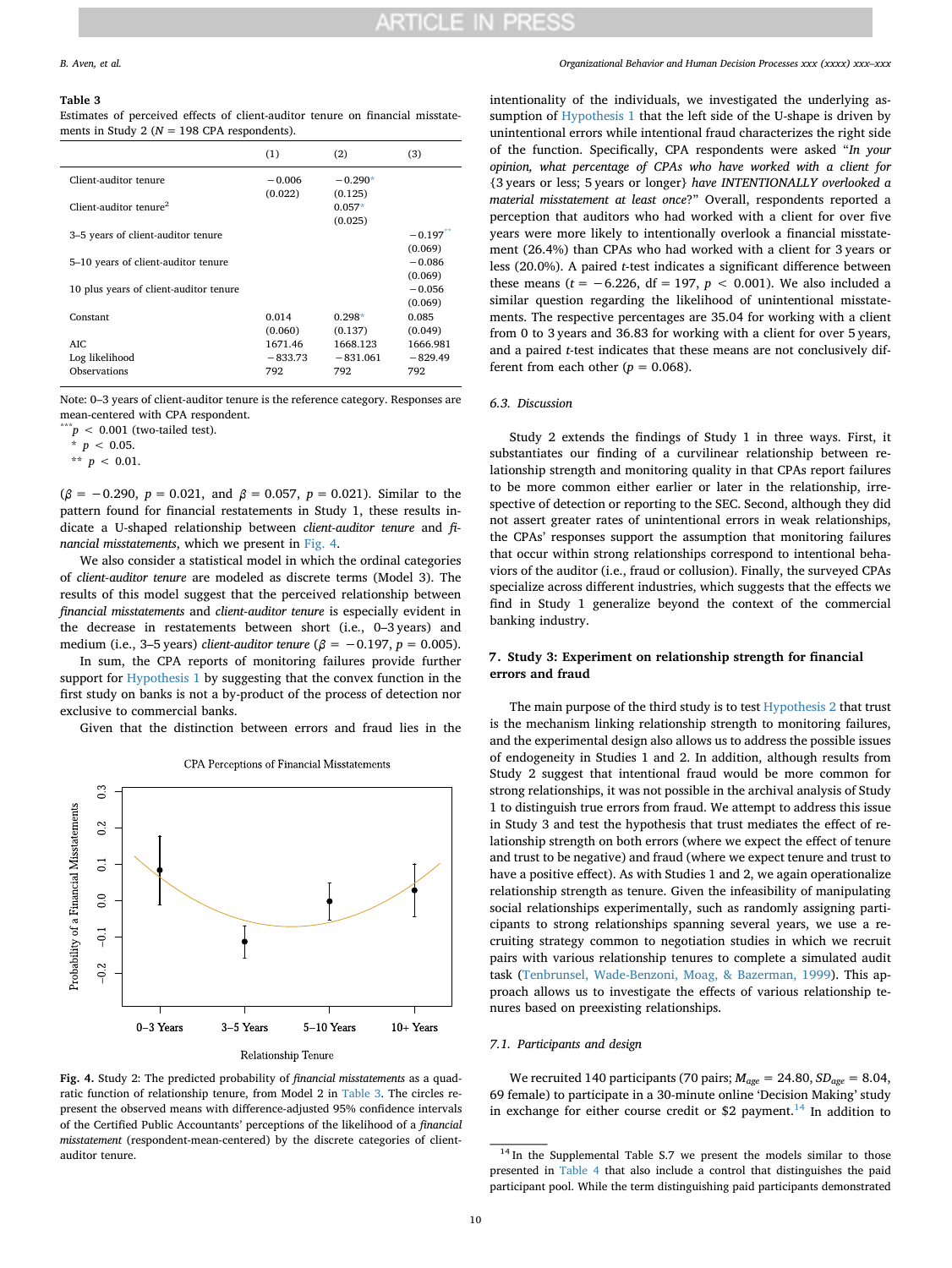*B. Aven, et al. Organizational Behavior and Human Decision Processes xxx (xxxx) xxx–xxx*

receiving course credit or a participation fee, all participants had the opportunity to earn up to \$4 in bonus money depending on their decisions in the simulated audit portion of the study. Participants were recruited from two universities located in the United States as well as from Amazon MTurk. The sample was 33% White, 38% Asian, 5% Black, 3% Hispanic, and 21% other (e.g., multiracial, American Indian). Thirty-five participants had missing data on race due to voluntarily declining to provide a response.

To understand the causal effects of relationship strength on monitoring quality, we coupled a recruiting method to ensure sufficient variation in relationship tenure with two experimental conditions in our design. Manipulating relationship tenure to parallel similar lengths to those examined in Study 1 and Study 2 presents a particular challenge for our study as it would be largely impractical. Instead, we employ a recruitment strategy to ensure the appropriate distribution of relationship tenure in our participant pair sample [\(Tenbrunsel et al.,](#page-14-16) [1999\)](#page-14-16). In essence, this method is similar to stratified sampling techniques, which aid researchers in achieving sufficient observations across the range of interest. Upon signing up for the study, participants were randomly assigned to one of four relationship tenure strata: stranger, weak, moderate, and strong. Except for participants assigned to the stranger stratum, all participants were told that in order to participate they needed a partner with whom they shared a relationship length that corresponds to their assigned strata. Participants assigned to the *stranger* stratum completed the audit simulation with a randomly assigned partner whom they had never met. $15$  Participants in the remaining three strata completed the audit simulation with a partner whom they knew for either three years or less (*weak tenure stratum*), three to five years (*moderate tenure stratum*), or five years or longer (*strong tenure stratum*).[16](#page-10-1) Participants did not learn about the specifics of the study design until after they began participating with their partner in order to minimize selection effects for the chosen partner.

Although we did not manipulate relationship tenure, we do manipulate the behavior of the participant being monitored to account for potential endogeneity. Members of the participant pair were randomly assigned to act as either a "banker" or an "auditor" in a simulated audit task. Those assigned to the banker role prepared financial statements on behalf of a hypothetical firm whereas participants assigned to the auditor role reviewed the banker's financial statements for accuracy. We manipulated whether the banker was (a) given confidential instructions to over-report financial earnings in the simulated audit or otherwise not receive payment from the study (*over-report condition*), or (b) not given special instructions before completing the simulated audit (*control condition*). The *over-report* manipulation enabled us to ensure that the behavior of the auditors was not solely contingent upon the bankers' errors or willingness to commit fraud.

### *7.2. Procedure*

First, participant pairs completed an online survey where they were asked about their individual demographics and to indicate how much they trusted their partner  $(1 = do not trust at all, 5 = trust very much)$ , as well as other exploratory questions related to the project.<sup>17</sup> The questions were counterbalanced within the survey to mitigate order effects.

<span id="page-10-2"></span> $17$  Study materials are provided on the Open Science Framework ([https://osf.](https://osf.io/xj8hr) [io/xj8hr\)](https://osf.io/xj8hr).

Next, participants were each presented with instructions for a simulated audit task in which they were told that they would be completing a task with their partner and that they were randomly assigned to be either the banker or the auditor. Participants were informed that their partner was assigned to the alternate role. Participants received detailed instructions about their role in the task. Bankers would prepare three financial statements on behalf of a company whereas auditors would review the banker's three financial statements for accuracy. The payoff structure for the task was designed to mirror the incentives and risks present in an actual audit (see <https://osf.io/jrxvc/> for exact instructions). For example, participants learned that the banker would receive twenty-five cents extra for every one-hundred thousand that the banker over-reported on a financial statement that was also approved by the participant in the auditor role. Participants were informed that those in the auditor role would be paid a flat rate to monitor the accuracy of banker's financial reports. To instantiate risk of detection, participants were also instructed that their decisions in the audit simulation task would be subject to investigation by an "oversight committee" (represented by the experimenter), which would randomly review participants' performance in the task and fine those who submitted inaccurate reports. If an error was detected in the financial statements and approved by the auditor, both participants were fined (\$0.75 each). If an error was detected in the financial statements but the auditor did not approve the statement, only the banker was fined (\$0.75).

In addition, each pair was randomly assigned to either an over-report or control condition. In the over-report condition, participants in the banker role were given confidential instructions to over-report their firm's earnings on the financial statements. These participants were told not to share their confidential instructions to over-report earnings with their auditor counterpart. Importantly, participants in the banker role and assigned to the over-report condition were not subject to bonuses or fines for over-reporting earnings, but their auditor counterpart thought that they were. The participants in the auditor role in the over-report condition still received fines for inaccurate monitoring. In the control condition, participants in the banker role were not given instructions to over-report the firm's earnings on the financial statements.

After reading the instructions for the audit simulation, participants completed a comprehension check about their role and the audit simulation task's procedures. If participants answered a question incorrectly during the comprehension check, they were asked to review the instructions again and re-answer the missed question(s) until the correct response was chosen. Next, participants individually completed two practice sessions in which they prepared or reviewed a financial statement (depending on their role). Participants then completed the audit simulation with their partner, which was computer mediated via a digitally shared document. Each pair jointly prepared and reviewed three financial statements in the audit simulation. Upon completing the audit simulation, participants returned to an online survey and answered questions about their behavior in the audit task. Notably, the auditors were asked a yes or no question as to whether they colluded with their partner in the audit simulation (i.e., "Did you collude with your partner to over-report income in the task?"). After both participants completed their survey, the experimenter randomly selected pairs to evaluate for accuracy and issued fines, if any, before compensating participants for their involvement.

### *7.3. Variables*

**Errors and Fraud**. In Study 1, we had monitoring failures in the form of financial restatements where we could not distinguish errors and fraud. Here, we attempt to distinguish the two forms of monitoring failures as separate dependent variables, *total errors* and *total fraud*. Specifically, we expect *total errors* to decrease as relationship tenure increases, whereas we predict the opposite for *total fraud* (i.e., relationship tenure will increase fraud). *Total errors* measures the number

<sup>(</sup>*footnote continued)*

a significant positive effect on trust, the coefficients were not significant for the models of errors and fraud.

<span id="page-10-0"></span><sup>15</sup> For participants in the *stranger* stratum, we assigned them partners from different recruitment pools (e.g., different universities).

<span id="page-10-1"></span><sup>&</sup>lt;sup>16</sup> We compared *tenure* to the mean of participants' self-reported relationship tenure (i.e., 'How many years have you known your partner?'). The average relationship tenure across each condition was: stranger, 0 years; weak tenure, 2.3 years; moderate tenure, 4.7 years; strong tenure, 9.74 years.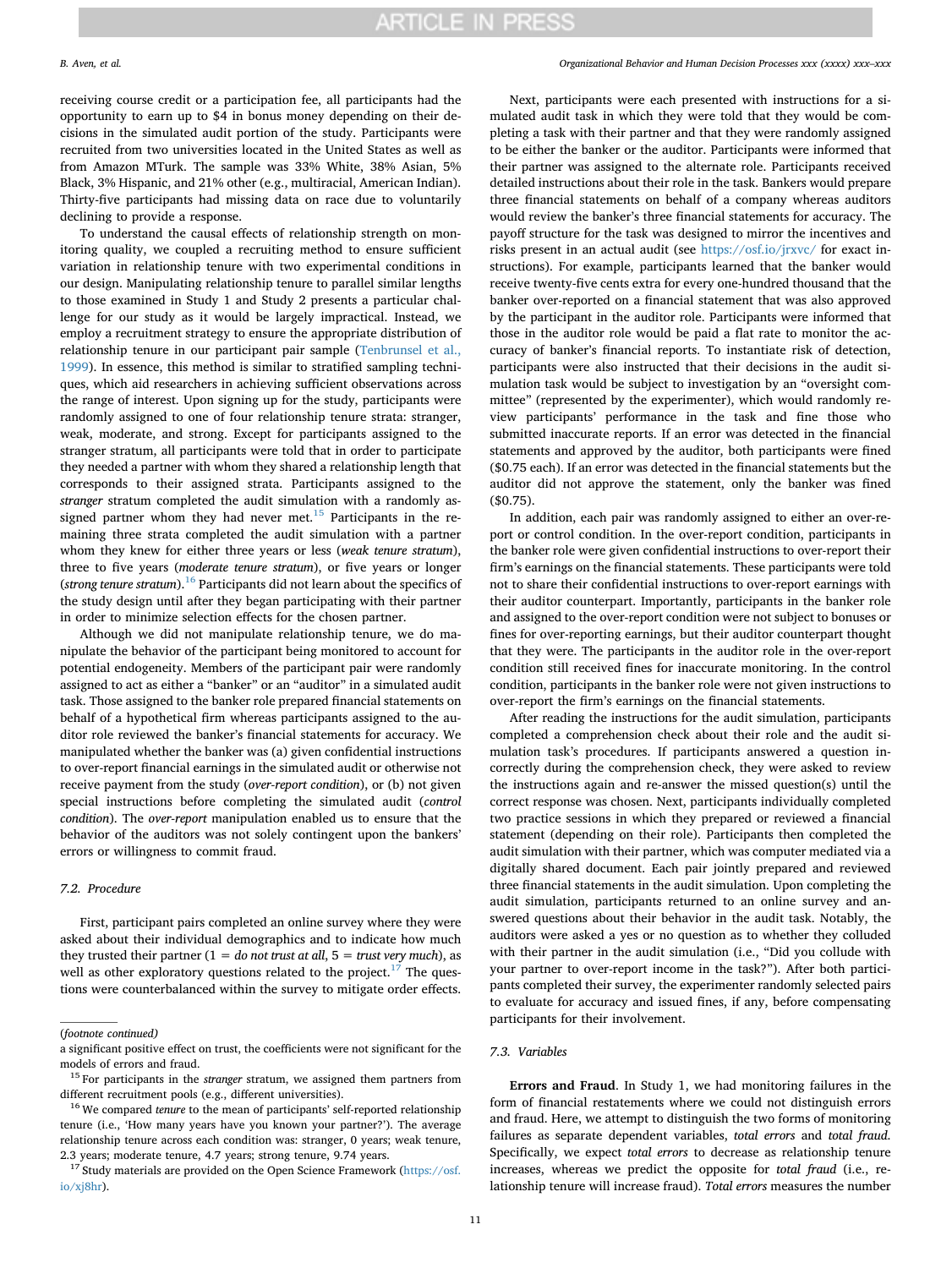#### *B. Aven, et al. Organizational Behavior and Human Decision Processes xxx (xxxx) xxx–xxx*

of times the banker misreported earnings on the financial statement when the auditor did not correct the error and did not report collusion in the task. Hence, *total errors* includes all inaccurate statements, including both over- and under-reported values, that were approved by an auditor who did not report colluding.[18](#page-11-1) We measured *total fraud* as the number of times that the banker over-reported earnings on the financial statements and the auditor approved the statements while reporting collusion in the audit task. Ten auditors had missing data on the collusion measure due to voluntarily choosing not to answer the question. We treated these cases as if the auditor denied colluding; however, we find similar results to those presented in [Table 4](#page-11-0) when we exclude these cases (see Supplemental Table S.8). For each participant pair, both *total errors* and *total fraud* are count variables of the number of occurrences of errors and fraud across the three trials.

**Average Trust**. We examined trust between the participant pair as our mediator of *tenure*. We measured trust using each pair's average self-reported trust in their partner (i.e., "*How much do you trust your partner?*"). Single-item measures are not unusual in papers examining trust [\(Milne & Boza, 1999](#page-13-41)). Indeed, past research has shown that when a construct is focused and precise, then a single-item measure should be sufficient to accurately and reliably measure such a construct ([Bergkvist](#page-13-42) [& Rossiter, 2007\)](#page-13-42).

#### *7.4. Results for average trust, total errors, and total fraud*

In [Table 4,](#page-11-0) we present both linear estimates for the effects of *tenure* on our mediator, *average trust*, and negative binomial estimates for the effects of *tenure* on our two dependent variables, *total errors* and *total fraud,* as they represent counts of errors and fraud that exhibit overdispersion. In Model 1, relationship *tenure* was positively associated with higher *average trust* between the pair, as expected ( $\beta$  = 0.883, *p* < 0.001). The marginal negative effect of *tenure* on *total errors*  $(\beta = -0.475, p = 0.064)$  in Model 2 suggests that longer tenure reduced the likelihood of a financial mistake in the audit simulation, although it failed to meet conventions of statistical significance. In Model 3, the *average trust* did not mediate the effect of *tenure* on *total errors*  $(\beta = 0.188, p = 0.505)$ . Next, Model 4 demonstrates that pairs with longer relationship *tenure* were more likely to commit *fraud* ( $\beta$  = 0.795, *p* = 0.029), and in Model 5, this effect is mediated by the *average trust* between the pair ( $\beta = 1.376$ ,  $p = 0.022$ ). Overall, therefore, we find partial support for [Hypothesis 2](#page-2-3) and the mediating effect of trust.<sup>[19](#page-11-2)</sup>

Next, we probed our mediation path for both outcomes using biascorrected and accelerated confidence intervals of 5,000 samples ([Imai,](#page-13-43) [Keele, & Yamamoto, 2010\)](#page-13-43). [Fig. 5](#page-12-0) presents the results from [Table 4](#page-11-0) as well as the average causal mediation effects (ACME) and average direct effects for both *total errors* (Panel 5A) and *total fraud* (Panel 5B). As shown in Panel 5A, although *average trust* was in the predicted direction, the mediation criteria for *total errors* were not met  $(ACME = 0.456, 95% CI [-0.796, 0.533]).$  In Panel 5B, the analysis indicates that *average trust* mediates the effect of *tenure* on *total fraud* in the anticipated direction (ACME = 0.175, 95% CI [0.004, 0.860]). Taken together, these results provide partial support for [Hypothesis 2](#page-2-3). While we find evidence for the indirect effect of *tenure* through *average trust* on *total fraud*, the evidence is not consistent for the indirect effect on *total errors*.

#### <span id="page-11-0"></span>**Table 4**

Estimates for average trust as a mediator of relationship tenure for both total errors and total fraud in Study 3 (*N* = 70 participant dyads).

|                | Average trust | Total errors             |            | Total fraud |             |  |
|----------------|---------------|--------------------------|------------|-------------|-------------|--|
|                | (1)           | (2)                      | (3)        | (4)         | (5)         |  |
|                | GLM           | Negative binomial models |            |             |             |  |
| Tenure         | $0.883***$    | $-0.475$                 | $-0.662$   | $0.795*$    | 0.010       |  |
|                | (0.106)       | (0.257)                  | (0.382)    | (0.364)     | (0.514)     |  |
| Average trust  |               |                          | 0.188      |             | $1.376*$    |  |
|                |               |                          | (0.283)    |             | (0.600)     |  |
| Over-report    | $-0.061$      | $2.402***$               | $2.454***$ | $-0.179$    | $-1.017$    |  |
| condition      | (0.255)       | (0.702)                  | (0.710)    | (0.788)     | (0.841)     |  |
| Constant       | $0.952$ **    | $-1.236$                 | $-1.408$   | $-3.432$ ** | $-6.236$ ** |  |
|                | (0.336)       | (0.831)                  | (0.873)    | (1.251)     | (2.209)     |  |
| AIC.           | 210.871       | 117.945                  | 119.6      | 95.183      | 91.308      |  |
| Log likelihood | $-102.436$    | $-55.973$                | $-55.8$    | $-44.591$   | $-41.654$   |  |

<span id="page-11-4"></span> $*$  *p* < 0.05.

<span id="page-11-5"></span> $^{\star\star}$  *p* < 0.01.

<span id="page-11-3"></span>\*\*\*  $p < 0.001$  (two-tailed test).

#### *7.5. Discussion*

Study 3 combined features of experimental (i.e., simulated audit environment) and non-experimental (i.e., freely selecting relationship partner) designs to provide a more controlled empirical test of trust as the mechanism linking relationship strength to monitoring failures. The results of Study 3 support our hypotheses in part by showing that longer relationship tenure increases fraud and longer relationship tenure also corresponds to higher levels of trust in one's partner, which mediates fraud. While relationship tenure was in the predicted direction, neither it nor the mediating effect of trust on errors was significant. Because the study consisted of a small sample size and was thus under-powered, which was partly constrained by the dyadic design, the potential inferences for this latter finding are limited primarily to ruling out strong effects of these variables on errors. We consider three possible explanations for this result. First, unlike actual audits, which typically take months to complete and involve high levels of complexity and uncertainty [\(Ettredge et al., 2014; Levinthal & Fichman, 1988; Myers](#page-13-33) [et al., 2003\)](#page-13-33), the audit simulation task took approximately ten minutes to complete and required only simple math. That is, the task did not require a high degree of information sharing and joint problem-solving, and therefore relationship tenure and trust may not have been required to reduce errors in the simulation. Second, while participants were assured that answering the question about collusion would not affect their payment, some participants may still have colluded and not reported it. Thus, despite our efforts to separate errors from fraud in Study 3, putative errors may also arise from participants who in fact committed fraud. Third, whereas our measure of trust is a unidimensional construct, other scholarship has emphasized multiple variants of trust, such as benevolence, competence, and integrity-based trust ([Levin & Cross, 2004; Yenkey, 2018\)](#page-13-19). Future studies might refine our understanding of relationship strength and monitoring errors by including such variations of trust.

#### **8. Conclusion**

Our three studies examined the effects of relationship strength on monitoring quality with trust as the mediating mechanism. By considering relationships over time, we show that greater relationship strength initially improves monitoring quality, but eventually strong relationships are predictive of monitoring failures. The triangulation of archival, survey, and experimental methods combines to establish the real-world validity of our theory while elucidating a causal relationship between monitoring failures and relationship strength. This U-shaped relationship, a metaphorical valley of trust, receives support from the

<span id="page-11-1"></span><sup>&</sup>lt;sup>18</sup> There were 12 instances where the manager under-reported earnings across 7 dyads. Four auditors subsequently approved the under-reported statement(s) whereas three auditors did not approve the statement(s).

<span id="page-11-2"></span><sup>&</sup>lt;sup>19</sup> As an alternative, we also modeled these data with a multinomial logistic regression for the outcomes of each round, and the effects of *tenure* exhibited similar estimates to the coefficients in the negative binomial models; however, mediation analysis for multinomial logistic regression is not well established. Hence, we model our data as count variables to facilitate the mediation analysis.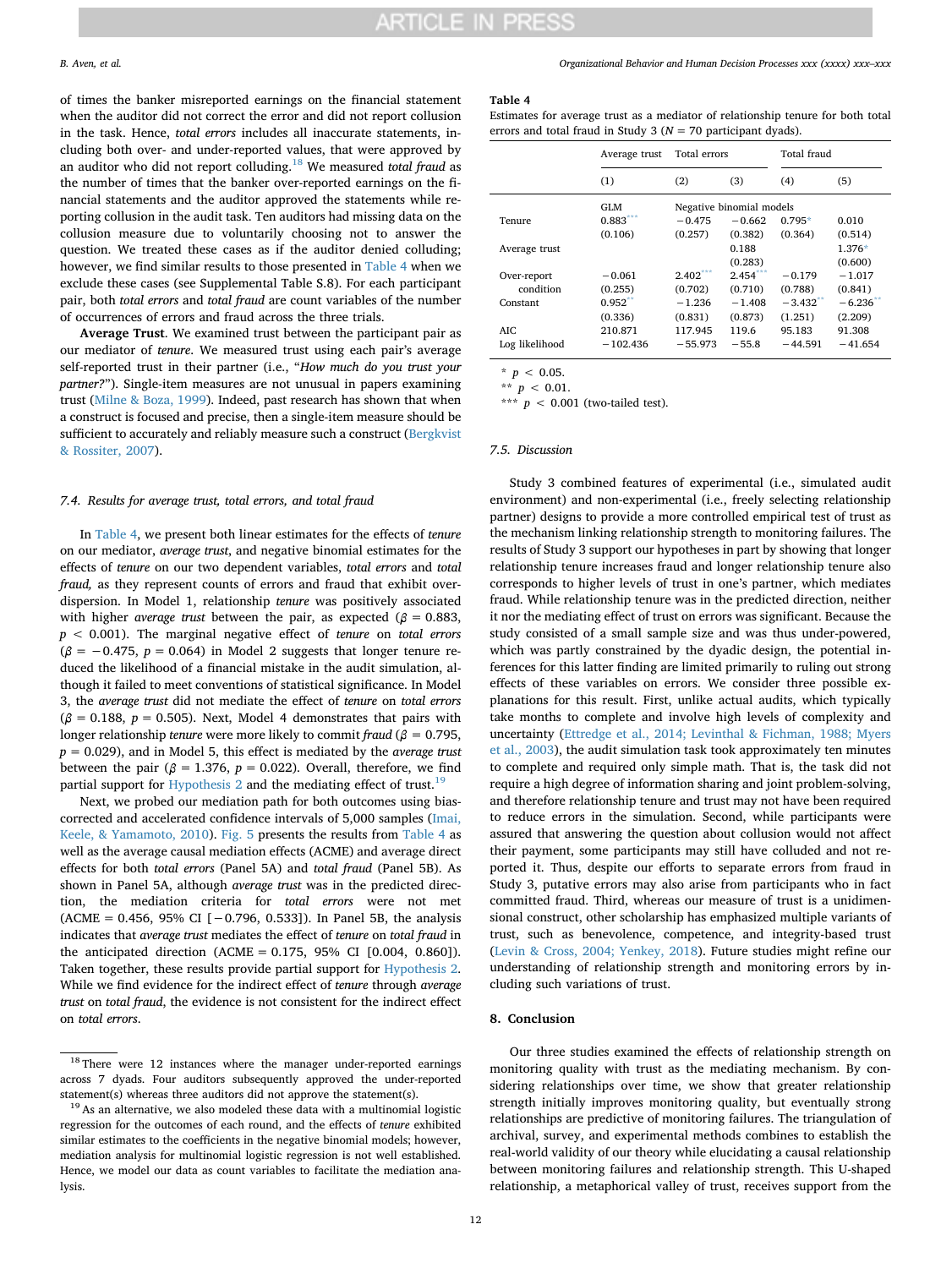<span id="page-12-0"></span>

**Fig. 5.** Study 3: Mediation models for *Tenure*, *Average Trust*, *Total Errors*, and *Total Fraud*. All models include Period and Control vs. Over-report controls. The bias-corrected and accelerated confidence intervals for the average causal medication effects are based on 5,000 samples.

analysis of detected monitoring failures in the form of financial restatements and the survey of professional CPAs on the likelihood of monitoring failures irrespective of their detection. Despite the external validity of the archival study and the survey, neither is free of potential confounds or endogeneity concerns. Accordingly, the experimental study bolsters our causal claims by demonstrating that relationship strength increases fraud, and trust mediates the relationship for fraud, as high levels of trust lead participants to collude more. Despite the simplicity of the experimental task and the stark differences from actual financial audits of firms, this experimental study produces findings similar to those we found in the real-world settings. Hence, the consistency of the effects of relationship strength on monitoring quality across these three methodologically diverse studies, even in the artificial setting of Study 3, points to the evident generalizability of the findings.

Our research contributes to the important phenomenon of monitoring failures, which permeate modern societies and warrant greater attention by organizational scholars, especially given their substantial cost for society at large ([Akerlof & Shiller, 2010; Dal Bó, 2006; Downer,](#page-13-3) [2010; Duflo et al., 2013; Laffont & Tirole, 1991; Moore et al., 2006;](#page-13-3) [Simpson, 2013](#page-13-3)). In addition, monitoring failures occur within and between organizations, which suggests that organizational theory may enrich our understanding of their antecedents and contingencies. Particularly, this research also speaks to the relational conditions that foster negligence and collusion, responding to calls for additional research on this topic [\(Ashforth & Anand, 2003; Greve et al., 2010](#page-13-8)). Because the most destructive and costly forms of fraud involve coordination among multiple individuals ([Ashforth & Anand, 2003; Aven,](#page-13-8) [2010, 2015; Brass et al., 1998; Greve et al., 2010; Palmer & Moore,](#page-13-8) [2016\)](#page-13-8), a relational perspective is needed to uncover the precursors of collusion. While our findings speak specifically to firms and their auditors, we predict a similar U-shaped relationship in other settings where collusion is preceded by initial stages of familiarization and emergent trust, such as investor fraud ([Baker & Faulkner, 2004](#page-13-10)) or price-fixing between competitors [\(Ingram & Roberts, 2000; Podolny &](#page-13-16) [Scott Morton, 1999\)](#page-13-16).

Despite theoretical perspectives on the antecedents of monitoring failures, it is rare for organizational scholars to engage empirically with the relational dimensions of monitoring failures [\(Ashforth & Anand,](#page-13-8) [2003; Brass et al., 1998\)](#page-13-8). While some scholars have delved into important contingencies of regulatory capture, such as innovation beyond existing regulatory categories [\(Pozner et al., 2010\)](#page-14-17), third-party

involvement [\(Hiatt & Park, 2013\)](#page-13-44), and the role of the monitor's reputation ([Corona & Randhawa, 2010; Pierce & Toffel, 2013\)](#page-13-11), strikingly little is known about the relational factors that permit such failures. Our research contributes to this literature by demonstrating the curvilinearity of relational hazards for monitoring. Although experimental studies have shown that over time pairs of individuals learn to monitor more effectively and that they become progressively more biased, these processes have been examined independently without consideration for how they may evolve in concert ([Bazerman et al., 2002; Gino & Bazerman, 2009;](#page-13-9) [Gino & Galinsky, 2012\)](#page-13-9). In response to these diverse literatures, our studies show how organizational learning and deviance combine to form the two sides of the U-shaped function, the valley of trust.

The monitoring failures for financial restatements that we examine warrant specific attention given their increasing ubiquity and large economic consequences ([Corona & Randhawa, 2010; DeFond & Zhang,](#page-13-11) [2014; Gendron et al., 2006; Harris & Bromiley, 2007; Moore et al.,](#page-13-11) [2006; Palmrose & Scholz, 2004; Zhang et al., 2008](#page-13-11)). This study shows a curvilinear effect of relationship strength on monitoring failures, which potentially clarifies divergent findings in the accounting literature on the correlation between monitoring failures and relationship tenure ([Bedard & Johnstone, 2010; Carcello & Nagy, 2004; Carey & Simnett,](#page-13-12) [2006; Chen, Lin, & Lin, 2008; Myers et al., 2003; Stanley & DeZoort,](#page-13-12) [2007\)](#page-13-12). Although these mixed findings may reflect a lack of attention to curvilinear effects, other unexamined factors such as the complexity of the client and their industry reporting standards, may also moderate the effect of auditor tenure on audit quality.

From a policy perspective, this study suggests that the mandatory auditor rotation programs favored by government agencies may reduce audit failures stemming from unethical behavior fueled by strong relationships, while inadvertently increasing audit failures overall due to coordination challenges at the onset of auditing relationships [\(Myers](#page-13-45) [et al., 2003\)](#page-13-45). Phrased differently, because auditing tenure does not have a consistently positive or negative effect on monitoring quality, this study implies that there is an optimal duration of monitoring relationships. Policy makers must therefore design programs that weigh the trade-offs stemming from variation in relational strength.

The results presented here also contribute to research on embeddedness by showing how strong relationships have both positive and negative ramifications. Extant research on embedded relationships has given limited attention to monitoring within relationships, despite [Granovetter's \(1985\)](#page-13-13) warning that "Both enormous trust and enormous malfeasance, then, may follow from personal relations" (p. 491). Instead, past research has conventionally focused on how strong relationships benefit individuals and firms ([Gulati, 1995; Levin & Cross,](#page-13-40) [2004\)](#page-13-40). Our findings, however, reveal the dark side of embeddedness, thus contributing to an emerging theme in economic sociology on the potential risks of doing business within embedded relationships ([Holloway & Parmigiani, 2016; Lee, 2013; Rogan & Sorenson, 2014;](#page-13-15) [Tenbrunsel et al., 1999\)](#page-13-15). Extending this stream of research, we show how the valley of trust unfolds, initially benefiting both members of the pair via fewer unintended errors but then eventually facilitating risky and unethical behavior in the form of fraud.

Our theory and empirical findings imply that relationship strength and trust jointly emerge over time. Although our studies do not directly examine this temporal process (e.g., observing or manipulating trust over time), other scholars of monitoring failures have found that repeated interactions may set the stage for fraud [\(Corona & Randhawa,](#page-13-11) [2010\)](#page-13-11). Additional experimental research indicates that lengthy relationships foster tolerance for gradual increases in unethical behavior ([Aven, 2015; Gino & Bazerman, 2009; Moore et al., 2006](#page-13-2)). These studies combine with our findings to suggest a gradual increase in negligence and collusion over time. Our third study provides evidence for trust as the mechanism for collusion, but the experiment did not permit observations of the formation of trust. A clearer understanding of the emergence of trust, particularly in monitoring contexts, is an important priority for future research.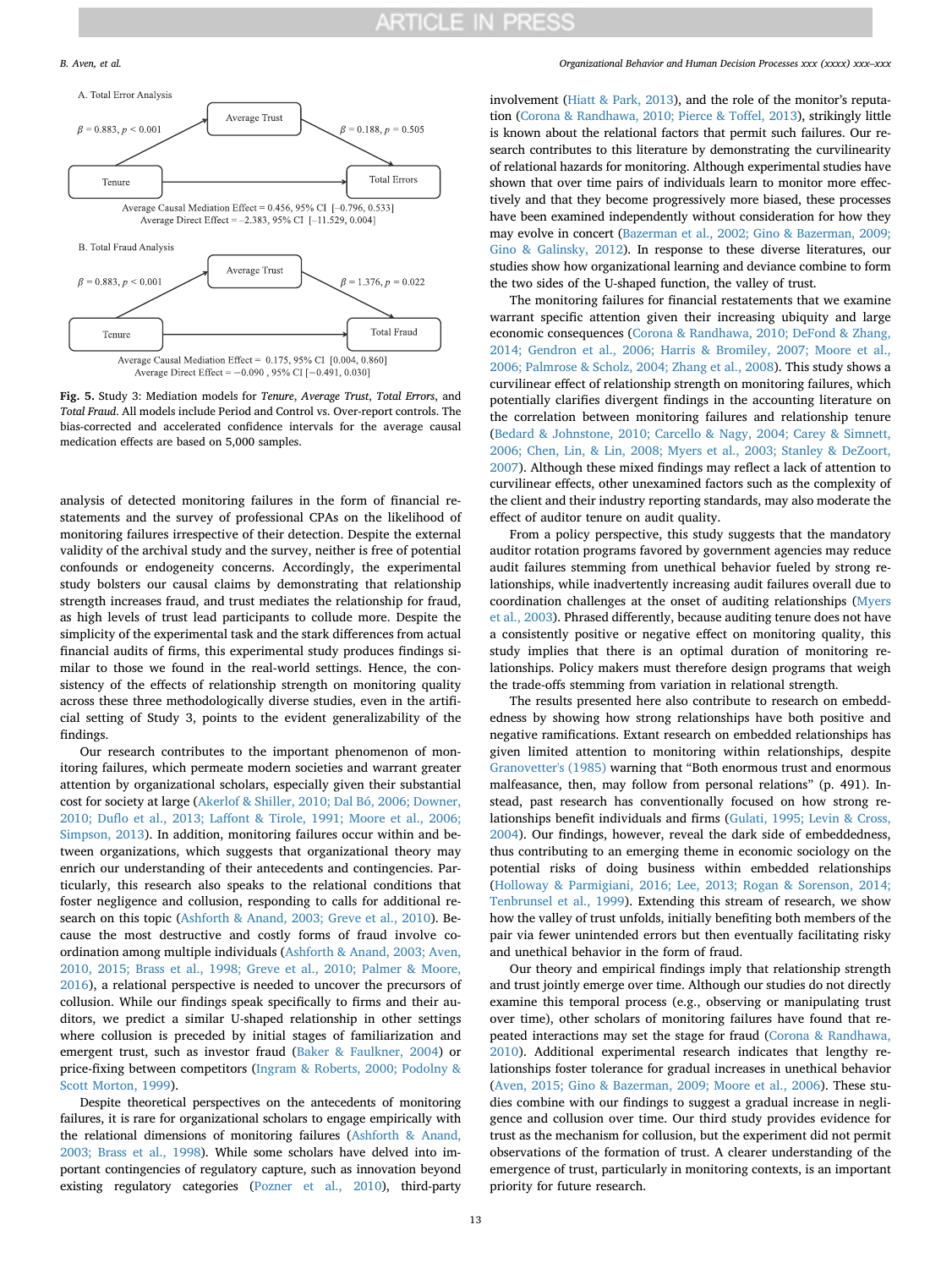#### *B. Aven, et al. Organizational Behavior and Human Decision Processes xxx (xxxx) xxx–xxx*

#### **Acknowledgements**

Financial support and resources were provided by the Deloitte Center for Ethical Leadership at the Mendoza College of Business and the Center for Behavioral and Decision Research (CBDR) at Carnegie Mellon University. Mark Fichman provided valuable feedback. We would also like to thank the participants at the Junior Organization Theory Conference, the Joint OOW/Economic Sociology Pre-Conference, the ION Conference as well as seminar participants at Carey Business School, UC Davis Graduate School of Management, INSEAD, Bocconi University, Ross School of Business, University of Mannheim, Stanford University Graduate School of Business, Alberta School of Business, Olin Business School, David Eccles School of Business, University of Notre Dame, Trans-Atlantic Doctoral Conference, and Brigham Young University. We are also indebted to our editor Lamar Pierce and three careful and rigorous reviewers.

#### **Supplementary material**

Supplementary data to this article can be found online at [https://](https://doi.org/10.1016/j.obhdp.2019.07.004) [doi.org/10.1016/j.obhdp.2019.07.004.](https://doi.org/10.1016/j.obhdp.2019.07.004)

#### **References**

- <span id="page-13-17"></span>[Ahern, K. R. \(2017\). Information networks: Evidence from illegal insider trading tips.](http://refhub.elsevier.com/S0749-5978(18)30143-2/h0005) *[Journal of Financial Economics, 125](http://refhub.elsevier.com/S0749-5978(18)30143-2/h0005)*, 26–47.
- <span id="page-13-3"></span>Akerlof, G. A., & Shiller, R. J. (2010). *[Animal spirits: How human psychology drives the](http://refhub.elsevier.com/S0749-5978(18)30143-2/h0010) [economy, and why it matters for global capitalism.](http://refhub.elsevier.com/S0749-5978(18)30143-2/h0010)* Princeton: Princeton University [Press.](http://refhub.elsevier.com/S0749-5978(18)30143-2/h0010)
- <span id="page-13-14"></span>[Almutairi, A. R., Dunn, K. A., & Skantz, T. \(2009\). Auditor tenure, auditor specialization,](http://refhub.elsevier.com/S0749-5978(18)30143-2/h0015) and information asymmetry. *[Managerial Auditing Journal, 24](http://refhub.elsevier.com/S0749-5978(18)30143-2/h0015)*, 600–623.
- <span id="page-13-34"></span>Angrist, J. D., & Pischke, J. (2009). *[Mostly harmless econometrics: An empiricist's companion.](http://refhub.elsevier.com/S0749-5978(18)30143-2/h0020)* [Princeton: Princeton University Press](http://refhub.elsevier.com/S0749-5978(18)30143-2/h0020).
- <span id="page-13-27"></span>[Argote, L., Aven, B., & Kush, J. \(2018\). The effects of communication networks and](http://refhub.elsevier.com/S0749-5978(18)30143-2/optu6Lnhqbrki) [turnover on transactive memory and group performance.](http://refhub.elsevier.com/S0749-5978(18)30143-2/optu6Lnhqbrki) *Organization Science, 29*, [191–206](http://refhub.elsevier.com/S0749-5978(18)30143-2/optu6Lnhqbrki).
- <span id="page-13-7"></span>[Argote, L., & Ingram, P. \(2000\). Knowledge transfer: A basis for competitive advantage in](http://refhub.elsevier.com/S0749-5978(18)30143-2/h0025) firms. *[Organizational Behavior and Human Decision Processes, 82](http://refhub.elsevier.com/S0749-5978(18)30143-2/h0025)*, 150–169.
- <span id="page-13-8"></span>[Ashforth, B. E., & Anand, V. \(2003\). The normalization of corruption in organizations.](http://refhub.elsevier.com/S0749-5978(18)30143-2/h0030) *Research in organizational behavior* [\(pp. 1–52\). New York: Elsevier/JAI.](http://refhub.elsevier.com/S0749-5978(18)30143-2/h0030)
- Aven, B. L. (2010). *[The Network Structure of Corrupt Innovation: The Case of Enron](http://refhub.elsevier.com/S0749-5978(18)30143-2/h9885)* (PhD [Thesis\)Stanford University.](http://refhub.elsevier.com/S0749-5978(18)30143-2/h9885)
- <span id="page-13-2"></span>[Aven, B. L. \(2015\). The paradox of corrupt networks: An analysis of organizational crime](http://refhub.elsevier.com/S0749-5978(18)30143-2/h0035) at Enron. *[Organization Science, 26](http://refhub.elsevier.com/S0749-5978(18)30143-2/h0035)*, 980–996.
- <span id="page-13-4"></span>[Ayres, I., & Braithwaite, J. \(1991\). Tripartism: Regulatory capture and empowerment.](http://refhub.elsevier.com/S0749-5978(18)30143-2/h0040) *[Law and Society Inquiry, 16](http://refhub.elsevier.com/S0749-5978(18)30143-2/h0040)*, 435–496.
- <span id="page-13-10"></span>[Baker, W. E., & Faulkner, R. R. \(2004\). Social networks and loss of capital.](http://refhub.elsevier.com/S0749-5978(18)30143-2/h0045) *Social [Networks, 26](http://refhub.elsevier.com/S0749-5978(18)30143-2/h0045)*, 91–111.
- <span id="page-13-30"></span>[Baum, J. A., McEvily, B., & Rowley, T. J. \(2012\). Better with age? Tie longevity and the](http://refhub.elsevier.com/S0749-5978(18)30143-2/h0050) [performance implications of bridging and closure.](http://refhub.elsevier.com/S0749-5978(18)30143-2/h0050) *Organization Science, 23*, 529–546.
- <span id="page-13-9"></span>[Bazerman, M. H., Loewenstein, G., & Moore, D. A. \(2002\). Why good accountants do bad](http://refhub.elsevier.com/S0749-5978(18)30143-2/h0055) audits. *[Harvard Business Review, 80](http://refhub.elsevier.com/S0749-5978(18)30143-2/h0055)*, 96–103. [Beasley, M. S., Carcello, J. V., Hermanson, D. R., & Neal, T. L. \(2009\). The audit com-](http://refhub.elsevier.com/S0749-5978(18)30143-2/h0060)
- <span id="page-13-25"></span>mittee oversight process. *[Contemporary Accounting Research, 26](http://refhub.elsevier.com/S0749-5978(18)30143-2/h0060)*, 65–122. [Becker, G. S. \(1968\). Crime and punishment: An economic approach.](http://refhub.elsevier.com/S0749-5978(18)30143-2/h0065) *The economic di-*
- <span id="page-13-5"></span>*mensions of crime* [\(pp. 13–68\). New York, NY: Palgrave Macmillan](http://refhub.elsevier.com/S0749-5978(18)30143-2/h0065).
- <span id="page-13-12"></span>[Bedard, J. C., & Johnstone, K. M. \(2010\). Audit partner tenure and audit planning and](http://refhub.elsevier.com/S0749-5978(18)30143-2/h0070) pricing. *[Auditing, 29](http://refhub.elsevier.com/S0749-5978(18)30143-2/h0070)*, 45–70.
- <span id="page-13-42"></span>[Bergkvist, L., & Rossiter, J. R. \(2007\). The predictive validity of multiple-item versus](http://refhub.elsevier.com/S0749-5978(18)30143-2/h0075) [single-item measures of the same constructs.](http://refhub.elsevier.com/S0749-5978(18)30143-2/h0075) *Journal of Marketing Research, 44*, [175–184](http://refhub.elsevier.com/S0749-5978(18)30143-2/h0075).
- <span id="page-13-24"></span>[Bonner, S. E., Palmrose, Z. V., & Young, S. M. \(1998\). Fraud type and auditor litigation:](http://refhub.elsevier.com/S0749-5978(18)30143-2/h0080) [An analysis of SEC accounting and auditing enforcement releases.](http://refhub.elsevier.com/S0749-5978(18)30143-2/h0080) *Accounting Review, 73*[, 503–532](http://refhub.elsevier.com/S0749-5978(18)30143-2/h0080).
- <span id="page-13-18"></span>[Boone, J. P., Khurana, I. K., & Raman, K. K. \(2008\). Audit firm tenure and the equity risk](http://refhub.elsevier.com/S0749-5978(18)30143-2/h0085) premium. *[Journal of Accounting, Auditing & Finance, 23](http://refhub.elsevier.com/S0749-5978(18)30143-2/h0085)*, 115–140.
- <span id="page-13-26"></span>[Bowlin, K. O., Hobson, J. L., & Piercey, M. D. \(2015\). The effects of auditor rotation,](http://refhub.elsevier.com/S0749-5978(18)30143-2/h0090) [professional skepticism, and interactions with managers on audit quality.](http://refhub.elsevier.com/S0749-5978(18)30143-2/h0090) *Accounting Review, 90*[, 1363–1393](http://refhub.elsevier.com/S0749-5978(18)30143-2/h0090).
- <span id="page-13-20"></span>[Brass, D. J., Butterfield, K. D., & Skaggs, B. C. \(1998\). Relationships and unethical be](http://refhub.elsevier.com/S0749-5978(18)30143-2/h0095)[havior: A social network perspective.](http://refhub.elsevier.com/S0749-5978(18)30143-2/h0095) *Academy of Management Review, 23*, 14–31. [Carcello, J. V., & Nagy, A. L. \(2004\). Audit firm tenure and fraudulent financial reporting.](http://refhub.elsevier.com/S0749-5978(18)30143-2/h0100)
- <span id="page-13-29"></span>*[Auditing: A Journal of Practice & Theory, 23](http://refhub.elsevier.com/S0749-5978(18)30143-2/h0100)*, 55–69. [Carey, P., & Simnett, R. \(2006\). Audit partner tenure and audit quality.](http://refhub.elsevier.com/S0749-5978(18)30143-2/h0105) *Accounting Review,*
- *81*[, 653–676](http://refhub.elsevier.com/S0749-5978(18)30143-2/h0105).
- [Cattani, G., & Ferriani, S. \(2008\). A core/periphery perspective on individual creative](http://refhub.elsevier.com/S0749-5978(18)30143-2/h0110) [performance: Social networks and cinematic achievements in the Hollywood film](http://refhub.elsevier.com/S0749-5978(18)30143-2/h0110) industry. *[Organization Science, 19](http://refhub.elsevier.com/S0749-5978(18)30143-2/h0110)*, 824–844.
- [Chen, C. Y., Lin, C. J., & Lin, Y. C. \(2008\). Audit partner tenure, audit firm tenure, and](http://refhub.elsevier.com/S0749-5978(18)30143-2/h0115) [discretionary accruals: Does long auditor tenure impair earnings quality?](http://refhub.elsevier.com/S0749-5978(18)30143-2/h0115) *[Contemporary Accounting Research, 25](http://refhub.elsevier.com/S0749-5978(18)30143-2/h0115)*, 415–445.
- <span id="page-13-11"></span>[Corona, C., & Randhawa, R. S. \(2010\). The auditor's slippery slope: An analysis of re](http://refhub.elsevier.com/S0749-5978(18)30143-2/h0120)putational incentives. *[Management Science, 56](http://refhub.elsevier.com/S0749-5978(18)30143-2/h0120)*, 924–937.
- <span id="page-13-0"></span>[Dal Bó, E. \(2006\). Regulatory capture: A review.](http://refhub.elsevier.com/S0749-5978(18)30143-2/h0125) *Oxford Review of Economic Policy, 22*(2), [203–225](http://refhub.elsevier.com/S0749-5978(18)30143-2/h0125).
- <span id="page-13-22"></span>[DeFond, M. L., & Zhang, J. \(2014\). A review of archival auditing research.](http://refhub.elsevier.com/S0749-5978(18)30143-2/h0130) *Journal of [Accounting and Economics, 58](http://refhub.elsevier.com/S0749-5978(18)30143-2/h0130)*, 275–326.
- <span id="page-13-6"></span>[Downer, J. \(2010\). Trust and technology: The social foundations of aviation regulation.](http://refhub.elsevier.com/S0749-5978(18)30143-2/h0135) *[British Journal of Sociology, 61](http://refhub.elsevier.com/S0749-5978(18)30143-2/h0135)*, 83–106.
- [Duflo, E., Greenstone, M., Pande, R., & Ryan, N. \(2013\). Truth-telling by third-party](http://refhub.elsevier.com/S0749-5978(18)30143-2/h0140) [auditors and the response of polluting firms: Experimental evidence from India.](http://refhub.elsevier.com/S0749-5978(18)30143-2/h0140) *The*
- <span id="page-13-33"></span>*[Quarterly Journal of Economics, 128](http://refhub.elsevier.com/S0749-5978(18)30143-2/h0140)*, 1499–1545. [Ettredge, M. L., Xu, Y., & Yi, H. S. \(2014\). Fair value measurements and audit fees:](http://refhub.elsevier.com/S0749-5978(18)30143-2/h0145) Evidence from the banking industry. *[Auditing: A Journal of Practice & Theory, 33](http://refhub.elsevier.com/S0749-5978(18)30143-2/h0145)*, [33–58](http://refhub.elsevier.com/S0749-5978(18)30143-2/h0145).
- <span id="page-13-21"></span>[Fligstein, N., & Roehrkasse, A. F. \(2016\). The causes of fraud in the financial crisis of 2007](http://refhub.elsevier.com/S0749-5978(18)30143-2/h0150) [to 2009: Evidence from the mortgage-backed securities industry.](http://refhub.elsevier.com/S0749-5978(18)30143-2/h0150) *American [Sociological Review, 81](http://refhub.elsevier.com/S0749-5978(18)30143-2/h0150)*, 617–643.
- [Geiger, M. A., & Raghunandan, K. \(2002\). Auditor tenure and audit reporting failures.](http://refhub.elsevier.com/S0749-5978(18)30143-2/h0155) *[Auditing: A Journal of Practice & Theory, 21](http://refhub.elsevier.com/S0749-5978(18)30143-2/h0155)*, 67–78.
- <span id="page-13-23"></span>[Gendron, Y., Suddaby, R., & Lam, H. \(2006\). An examination of the ethical commitment](http://refhub.elsevier.com/S0749-5978(18)30143-2/h0160) [of professional accountants to auditor independence.](http://refhub.elsevier.com/S0749-5978(18)30143-2/h0160) *Journal of Business Ethics, 64*, [169–193](http://refhub.elsevier.com/S0749-5978(18)30143-2/h0160).
- [Gino, F., & Bazerman, M. H. \(2009\). When misconduct goes unnoticed: The acceptability](http://refhub.elsevier.com/S0749-5978(18)30143-2/h0165) [of gradual erosion in others' unethical behavior.](http://refhub.elsevier.com/S0749-5978(18)30143-2/h0165) *Journal of Experimental Social [Psychology, 45](http://refhub.elsevier.com/S0749-5978(18)30143-2/h0165)*, 708–719.
- [Gino, F., & Galinsky, A. D. \(2012\). Vicarious dishonesty: When psychological closeness](http://refhub.elsevier.com/S0749-5978(18)30143-2/h0170) [creates distance from one's moral compass.](http://refhub.elsevier.com/S0749-5978(18)30143-2/h0170) *Organizational Behavior and Human [Decision Processes, 119](http://refhub.elsevier.com/S0749-5978(18)30143-2/h0170)*, 15–26.
- <span id="page-13-31"></span>[Gino, F., & Pierce, L. \(2010\). Robin hood under the hood: Wealth-based discrimination in](http://refhub.elsevier.com/S0749-5978(18)30143-2/h0175) illicit customer help. *[Organization Science, 21](http://refhub.elsevier.com/S0749-5978(18)30143-2/h0175)*, 1176–1194.
- <span id="page-13-13"></span>[Granovetter, M. \(1985\). Economic action and social structure: The problem of embedd](http://refhub.elsevier.com/S0749-5978(18)30143-2/h0180)edness. *[American Journal of Sociology, 91](http://refhub.elsevier.com/S0749-5978(18)30143-2/h0180)*, 481–510.
- <span id="page-13-1"></span>[Grant, J. K. \(2011\). What can we learn from the 2010 BP oil spill? Five important cor](http://refhub.elsevier.com/S0749-5978(18)30143-2/h0185)[porate law and life lessons.](http://refhub.elsevier.com/S0749-5978(18)30143-2/h0185) *McGeorge Law Review, 42*, 809–824.
- [Gray, G. C., & Silbey, S. S. \(2014\). Governing inside the organization: Interpreting reg](http://refhub.elsevier.com/S0749-5978(18)30143-2/h0190)ulation and compliance. *[American Journal of Sociology, 120](http://refhub.elsevier.com/S0749-5978(18)30143-2/h0190)*, 96–145.
- [Greve, H. R., Palmer, D., & Pozner, J.-E. \(2010\). Organizations gone wild: The causes,](http://refhub.elsevier.com/S0749-5978(18)30143-2/h0195) [processes, and consequences of organizational misconduct.](http://refhub.elsevier.com/S0749-5978(18)30143-2/h0195) *The Academy of [Management Annals, 4](http://refhub.elsevier.com/S0749-5978(18)30143-2/h0195)*, 53–107.
- <span id="page-13-40"></span>[Gulati, R. \(1995\). Does familiarity breed trust? The implications of repeated ties for](http://refhub.elsevier.com/S0749-5978(18)30143-2/h0200) contractual choice in alliances. *[Academy of Management Journal, 38](http://refhub.elsevier.com/S0749-5978(18)30143-2/h0200)*, 85–112.
- [Hansen, M. T. \(1999\). The search-transfer problem: The role of weak ties in sharing](http://refhub.elsevier.com/S0749-5978(18)30143-2/h0205) [knowledge across organization subunits.](http://refhub.elsevier.com/S0749-5978(18)30143-2/h0205) *Administrative Science Quarterly, 44*, 82–111.
- <span id="page-13-36"></span>[Harris, J., & Bromiley, P. \(2007\). Incentives to cheat: The influence of executive com](http://refhub.elsevier.com/S0749-5978(18)30143-2/h0210)[pensation and firm performance on financial misrepresentation.](http://refhub.elsevier.com/S0749-5978(18)30143-2/h0210) *Organization Science, 18*[, 350–367](http://refhub.elsevier.com/S0749-5978(18)30143-2/h0210).
- <span id="page-13-38"></span>[Hennes, K. M., Leone, A. J., & Miller, B. P. \(2008\). The importance of distinguishing errors](http://refhub.elsevier.com/S0749-5978(18)30143-2/h9020) [from irregularities in restatement research: The case of restatements and CEO/CFO](http://refhub.elsevier.com/S0749-5978(18)30143-2/h9020) turnover. *[The Accounting Review, 83](http://refhub.elsevier.com/S0749-5978(18)30143-2/h9020)*(6), 1487–1519.
- <span id="page-13-44"></span>[Hiatt, S. R., & Park, S. \(2013\). Lords of the harvest: Third-party influence and regulatory](http://refhub.elsevier.com/S0749-5978(18)30143-2/h0215) [approval of genetically modified organisms.](http://refhub.elsevier.com/S0749-5978(18)30143-2/h0215) *Academy of Management Journal, 56*, [923–944](http://refhub.elsevier.com/S0749-5978(18)30143-2/h0215).
- <span id="page-13-15"></span>[Holloway, S. S., & Parmigiani, A. \(2016\). Friends and profits don't mix: The performance](http://refhub.elsevier.com/S0749-5978(18)30143-2/h0220) [implications of repeated partnerships.](http://refhub.elsevier.com/S0749-5978(18)30143-2/h0220) *Academy of Management Journal, 59*, 460–478. [Imai, K., Keele, L., & Yamamoto, T. \(2010\). Identification, inference, and sensitivity](http://refhub.elsevier.com/S0749-5978(18)30143-2/h0225)
- <span id="page-13-43"></span>[analysis for causal mediation effects.](http://refhub.elsevier.com/S0749-5978(18)30143-2/h0225) *Statistical Science, 25*, 51–71.
- <span id="page-13-16"></span>[Ingram, P., & Roberts, P. W. \(2000\). Friendships among competitors in the Sydney hotel](http://refhub.elsevier.com/S0749-5978(18)30143-2/h0230) industry. *[American Journal of Sociology, 106](http://refhub.elsevier.com/S0749-5978(18)30143-2/h0230)*, 387–423.
- [Johnson, V. E., Khurana, I. K., & Reynolds, J. K. \(2002\). Audit-firm tenure and the quality](http://refhub.elsevier.com/S0749-5978(18)30143-2/h0235) of financial reports. *[Contemporary Accounting Research, 19](http://refhub.elsevier.com/S0749-5978(18)30143-2/h0235)*, 637–660. Karpoff, J. M., Lee, D. S., & Martin, G. S. (2007). The legal penalties for financial mis-
- <span id="page-13-37"></span>representation. Available at SSRN 933333.
- <span id="page-13-28"></span>[Karpoff, J. M., Koester, A., Lee, D. S., & Martin, G. S. \(2017\). Proxies and databases in](http://refhub.elsevier.com/S0749-5978(18)30143-2/h9000) [financial misconduct research.](http://refhub.elsevier.com/S0749-5978(18)30143-2/h9000) *The Accounting Review, 92*(6), 129–163.
- [Laffont, J. J., & Tirole, J. \(1991\). The politics of government decision-making: A theory of](http://refhub.elsevier.com/S0749-5978(18)30143-2/h0240) regulatory capture. *[The Quarterly Journal of Economics, 106](http://refhub.elsevier.com/S0749-5978(18)30143-2/h0240)*, 1089–1127.
- [Lee, J. J. \(2013\). Dancing with the enemy? Relational hazards and the contingent value of](http://refhub.elsevier.com/S0749-5978(18)30143-2/h0245) [repeat exchanges in M&A markets.](http://refhub.elsevier.com/S0749-5978(18)30143-2/h0245) *Organization Science, 24*, 1237–1256.
- <span id="page-13-19"></span>[Levin, D. Z., & Cross, R. \(2004\). The strength of weak ties you can trust: The mediating](http://refhub.elsevier.com/S0749-5978(18)30143-2/h0250) [role of trust in effective knowledge transfer.](http://refhub.elsevier.com/S0749-5978(18)30143-2/h0250) *Management Science, 50*, 1477–1490. [Levine, D. I., Toffel, M. W., & Johnson, M. S. \(2012\). Randomized government safety](http://refhub.elsevier.com/S0749-5978(18)30143-2/h0255)
- [inspections reduce worker injuries with no detectable job loss.](http://refhub.elsevier.com/S0749-5978(18)30143-2/h0255) *Science, 336*, 907–911. [Levinthal, D. A., & Fichman, M. \(1988\). Dynamics of inter-organizational attachments:](http://refhub.elsevier.com/S0749-5978(18)30143-2/h0260)
- <span id="page-13-35"></span>Auditor-client relationships. *[Administrative Science Quarterly, 33](http://refhub.elsevier.com/S0749-5978(18)30143-2/h0260)*, 345–369. [Lind, J. T., & Mehlum, H. \(2010\). With or without u? The appropriate test for a u-shaped](http://refhub.elsevier.com/S0749-5978(18)30143-2/h0265)
- <span id="page-13-41"></span>relationship. *[Oxford Bulletin of Economics and Statistics, 72](http://refhub.elsevier.com/S0749-5978(18)30143-2/h0265)*, 109–118. [Milne, G. R., & Boza, M. E. \(1999\). Trust and concern in consumers' perceptions of](http://refhub.elsevier.com/S0749-5978(18)30143-2/h0270)
- [marketing information management practices.](http://refhub.elsevier.com/S0749-5978(18)30143-2/h0270) *Journal of Interactive Marketing, 13*, [5–24.](http://refhub.elsevier.com/S0749-5978(18)30143-2/h0270)
- <span id="page-13-32"></span>[Moore, D. A., Tetlock, P. E., Tanlu, L., & Bazerman, M. H. \(2006\). Conflicts of interest and](http://refhub.elsevier.com/S0749-5978(18)30143-2/h0275) [the case of auditor independence: Moral seduction and strategic issue cycling.](http://refhub.elsevier.com/S0749-5978(18)30143-2/h0275) *[Academy of Management Review, 31](http://refhub.elsevier.com/S0749-5978(18)30143-2/h0275)*, 10–29.
- <span id="page-13-45"></span>[Myers, J. N., Myers, L. A., & Omer, T. C. \(2003\). Exploring the term of the auditor-client](http://refhub.elsevier.com/S0749-5978(18)30143-2/h0280) [relationship and the quality of earnings: A case for mandatory auditor rotation?](http://refhub.elsevier.com/S0749-5978(18)30143-2/h0280) *[Accounting Review, 78](http://refhub.elsevier.com/S0749-5978(18)30143-2/h0280)*, 779–799.
- [Palmer, D., & Moore, C. \(2016\). Social networks and organizational wrongdoing in](http://refhub.elsevier.com/S0749-5978(18)30143-2/h0285) [context. In D. Palmer, K. Smith-Crowe, & R. Greenwood \(Eds.\).](http://refhub.elsevier.com/S0749-5978(18)30143-2/h0285) *Organizational [wrongdoing: Key perspectives and new directions](http://refhub.elsevier.com/S0749-5978(18)30143-2/h0285)* (pp. 203–234). Cambridge, UK: [Cambridge University Press](http://refhub.elsevier.com/S0749-5978(18)30143-2/h0285).

<span id="page-13-39"></span>[Palmrose, Z. V., & Scholz, S. \(2004\). The circumstances and legal consequences of non-](http://refhub.elsevier.com/S0749-5978(18)30143-2/h0290)